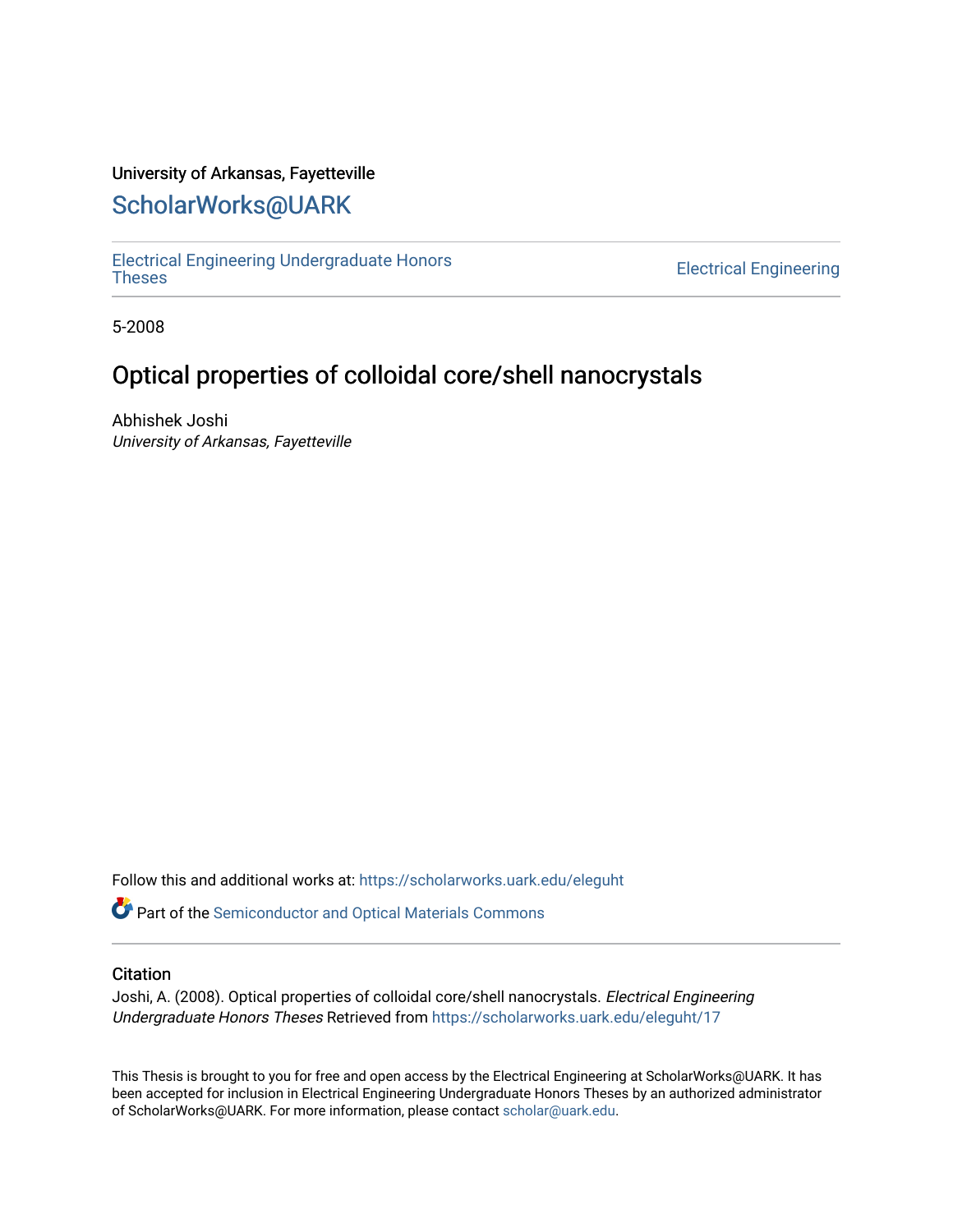# **OPTICAL PROPERTIES OF COLLOIDAL CORE/SHELL NANOCRYSTALS**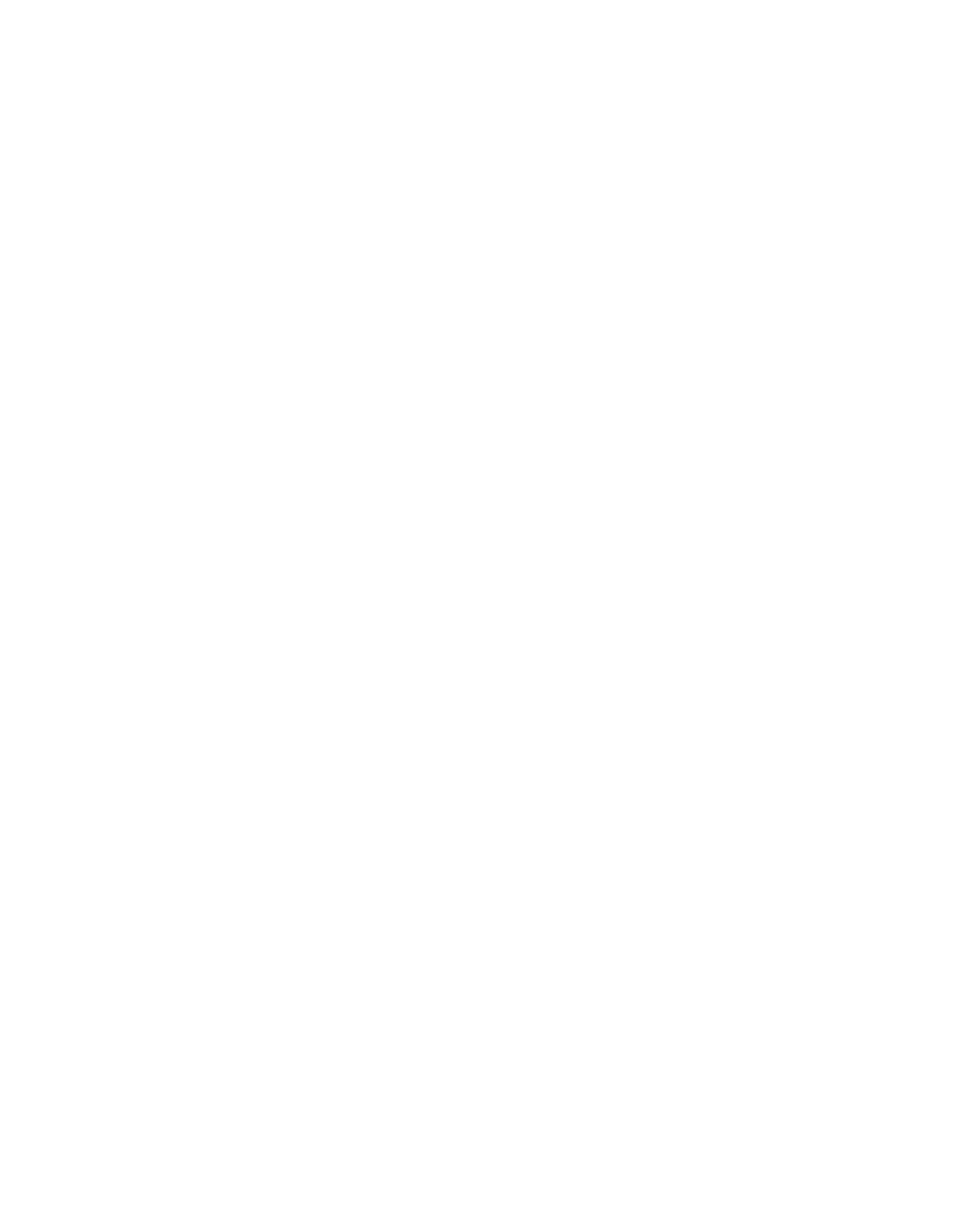# **OPTICAL PROPERTIES OF COLLOIDAL CORE/SHELL NANOCRYSTALS**

A thesis submitted in partial fulfillment of the requirements for the degree of Bachelor of Science (Honors) in Electrical Engineering

By

Abhishek Joshi

May 2008 University of Arkansas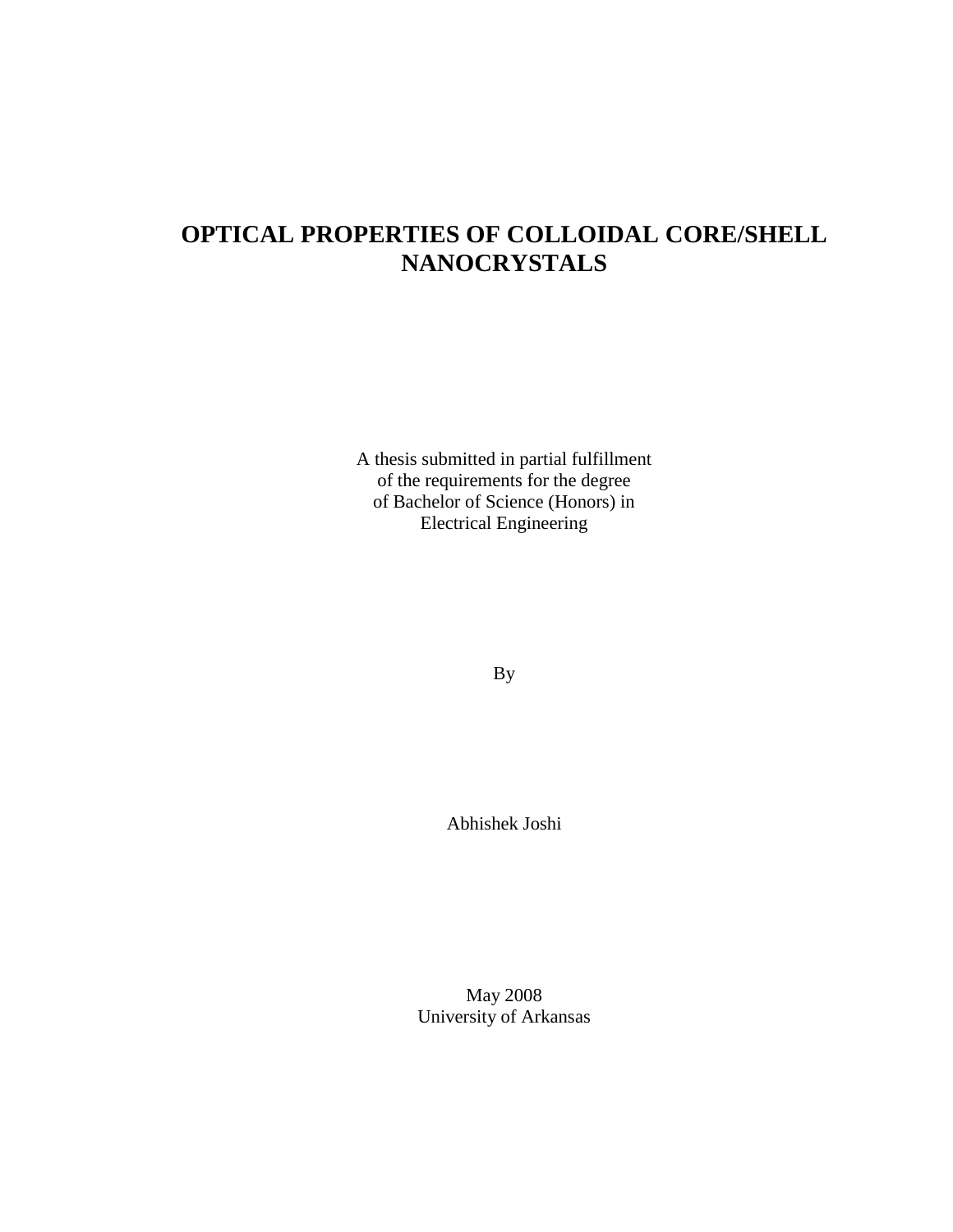#### **Abstract**

Recently, colloidal core/shell nanocrystals have found use in several applications such as solar cells, light emitting diodes, fluorescent dies, etc. In this thesis, optical properties of colloidal CdSe/ZnS core/shell nanocrystals were studied. The samples were prepared such that the nanocrystals were embedded in a UV curable resin. Once the samples were cured, they were placed in different spectrophotometers to measure the absorbance and the photoluminescence (PL) spectrum. The effect on the absorbance and PL spectra was investigated by using nanocrystal samples of different quantum dot sizes and by changing the temperature of the samples.

It was found that the energy band gap of the nanocrystal structures tends to increase as the nanocrystal diameter decreases. The energy band gap also decreases as the temperature of the nanocrystal sample increases. The Stokes shift (the difference between the absorbance and PL peaks) was found to increase as the nanocrystal diameter decreases. Through calculations, it was determined that the electron-phonon coupling increases as the nanocrystal diameter decreases. Finally, Debye and Einstein temperatures are calculated analytically and their ratio was found to be close to unity.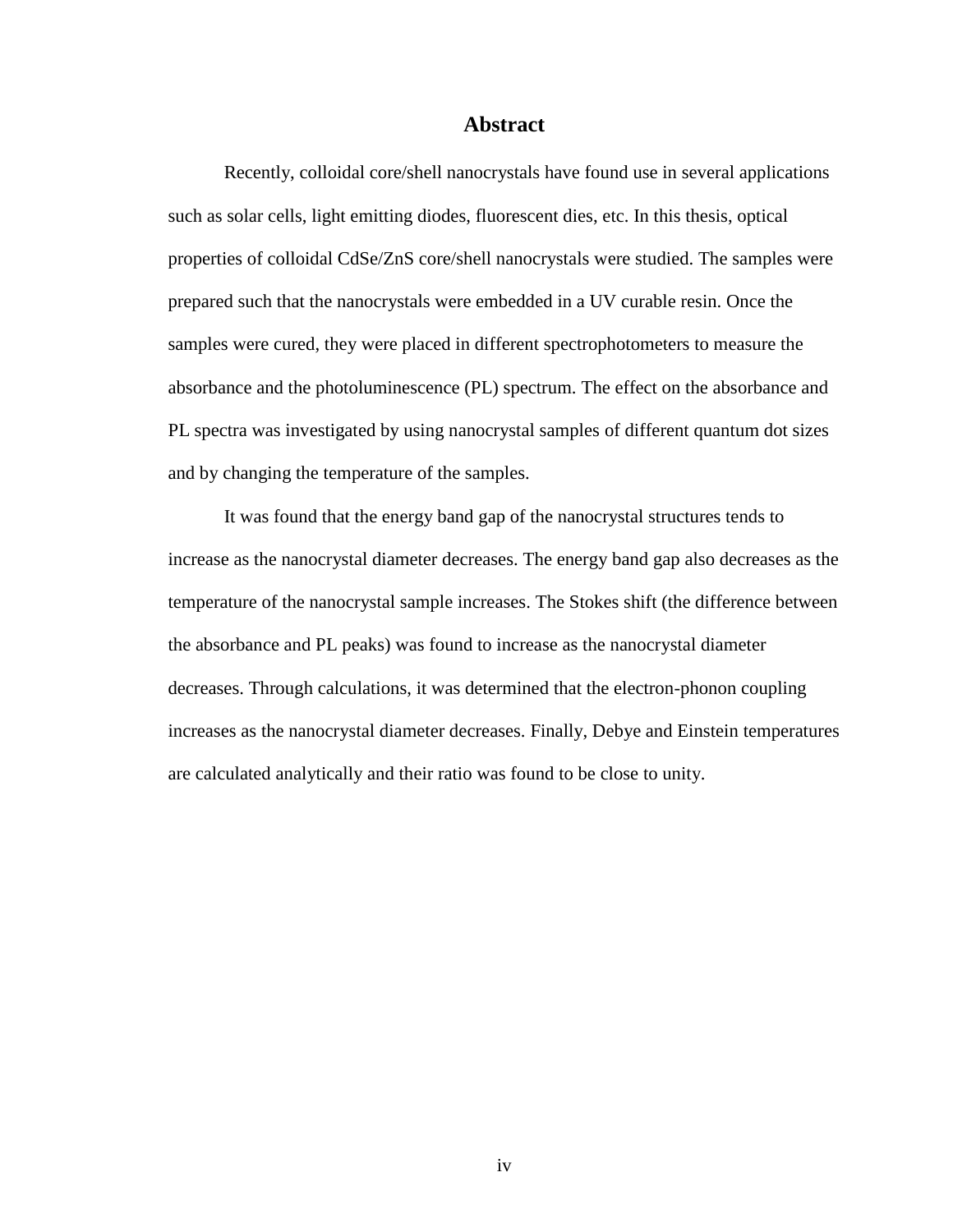## **Acknowledgements**

I would like to thank my honors thesis advisor, Dr. Omar Manasreh for his support, enthusiasm and motivation throughout my undergraduate years. I would like to thank him for giving me the opportunity to work in the *Optoelectronics and Nanostructures Lab* and I would also like to thank all of the lab members from whom I always had the opportunity to learn something new.

Words can not express the gratitude I have for my Ma and Pa. They have given me unconditional love and support throughout these years and I thank them for giving me the inspiration to look forward and succeed.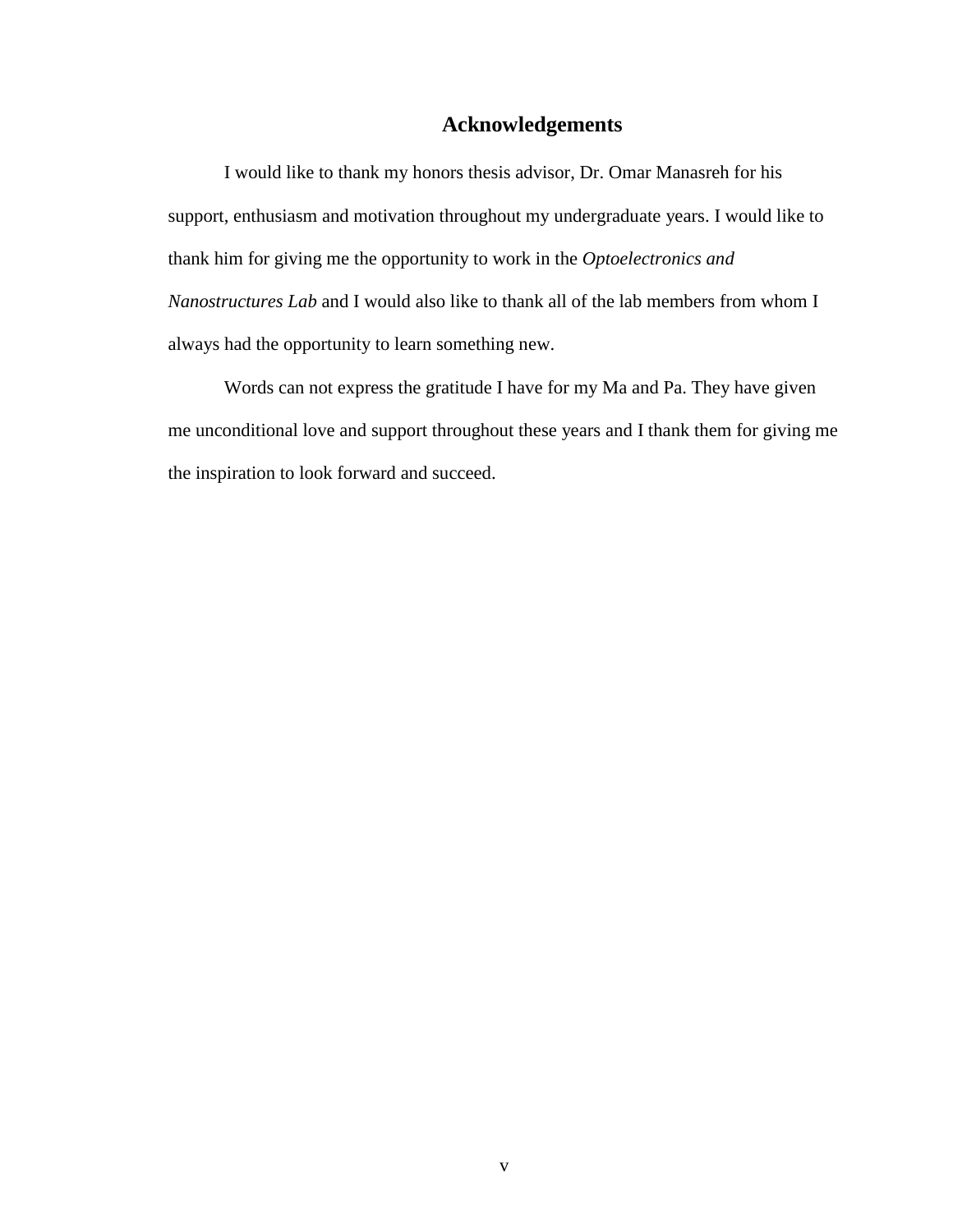## **Table of Contents**

| Acknowledgements                  |                |  |
|-----------------------------------|----------------|--|
| Table of Contents                 | vi             |  |
| List of Figures                   | vii            |  |
| List of Tables                    | ix             |  |
|                                   |                |  |
| 1. Introduction                   | $\mathbf{1}$   |  |
| 1.1 Electronic Structure of Atoms | $\mathbf{1}$   |  |
| 1.1.1 The Photoelectric Effect    | $\mathbf{1}$   |  |
| 1.1.2 Electron Models             | $\mathbf{1}$   |  |
| 1.1.3 Semiconductor Energy Bands  | $\mathfrak{2}$ |  |
| 1.2 Nanocrystals                  | 3              |  |
| 1.2.1 Concept of Nanocrystals     | 3              |  |
| 1.2.2 Structure of Nanocrystals   | $\overline{4}$ |  |
| 1.3 Scope of this Thesis          | 5              |  |
| 1.3.1 Motivation                  | 5              |  |
| 1.3.2 Goal of this Work           | 5              |  |
| 1.3.3 Organization of this work   | 6              |  |
|                                   |                |  |
| 2. Background                     | 7              |  |
| 2.1 Core/shell nanocrystals       | 7              |  |
| 2.1.1 Structure                   | $\overline{7}$ |  |
| 2.1.2 Types of Nanocrystals       | 7              |  |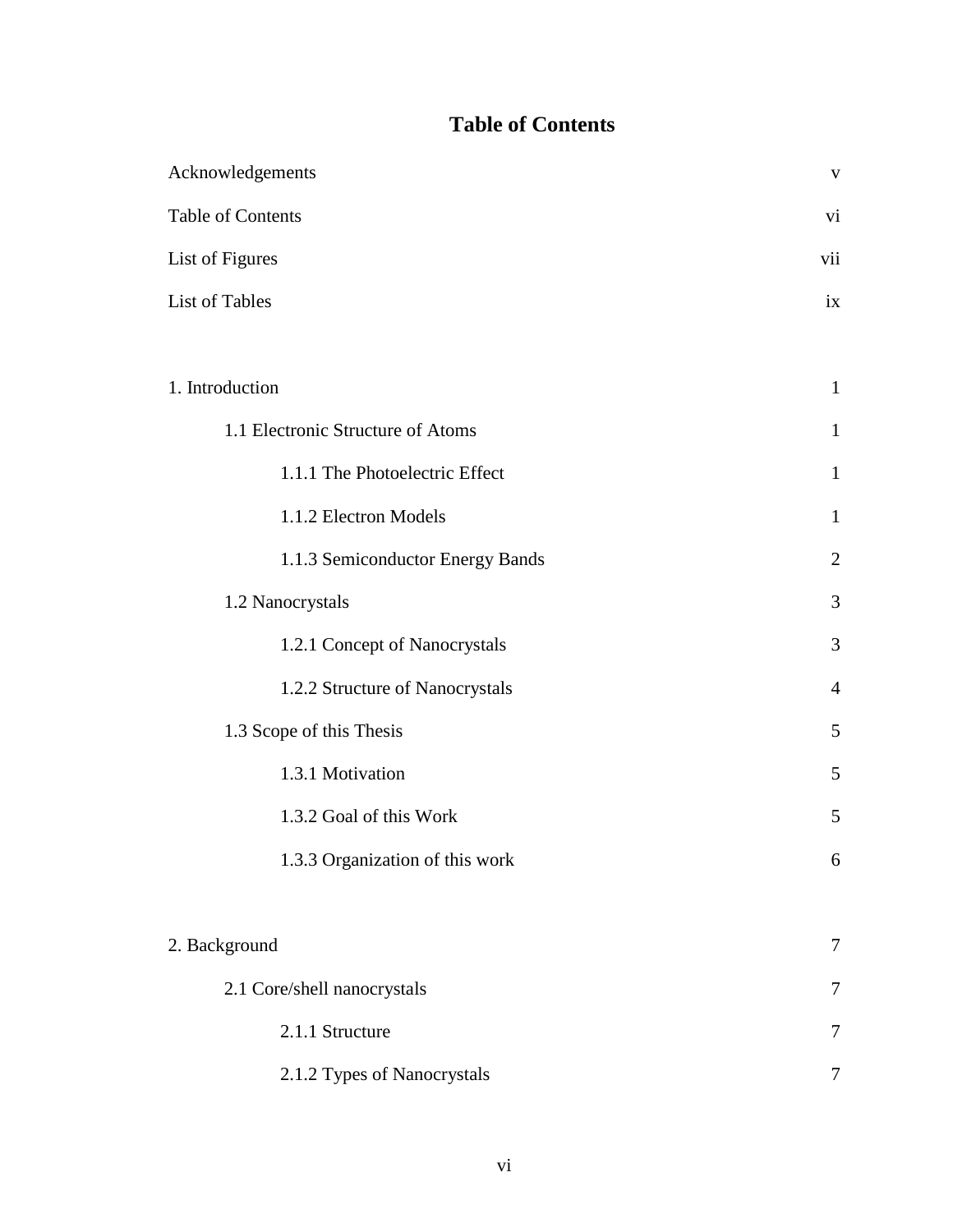| 3. Experimental Setup                                             | 10 |
|-------------------------------------------------------------------|----|
| 3.1 Sample Preparation                                            | 10 |
| 3.2 Absorption Spectra Measurement with the Cary 500 spectrometer | 10 |
| 3.3 PL Spectra Measurement with the Bomem DA8 spectrometer        | 13 |
|                                                                   |    |
| 4. Results & Discussion                                           | 16 |
| 4.1 Absorbance Spectra                                            | 16 |
| 4.2 Photoluminescence Spectra                                     | 17 |
| 4.3 Energy band gap $(E_{g})$ as a function of NC Diameter        | 18 |
| 4.4 The Stokes shift                                              | 20 |
| 4.5 Energy band gap as a function of temperature                  | 23 |
|                                                                   |    |
| 5. Conclusions                                                    | 26 |
| 5.1 Summary of Important Points                                   | 26 |
| 5.2 Future Work                                                   | 27 |
|                                                                   |    |

## 6. References 28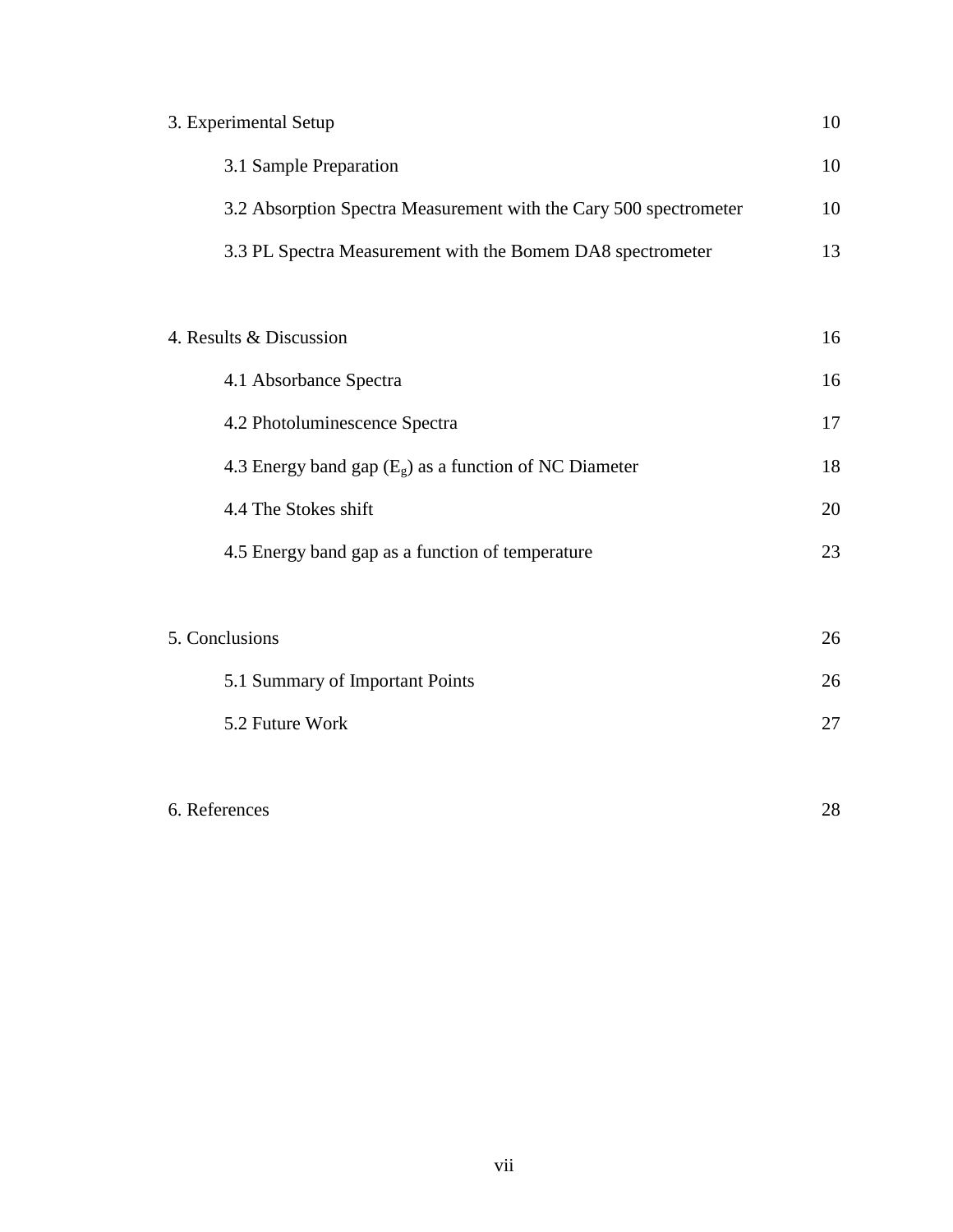# **List of Figures**

| 1.1 | Direct and Indirect Electron Transitions in Semiconductor                                                    | $\overline{2}$ |
|-----|--------------------------------------------------------------------------------------------------------------|----------------|
| 1.2 | Potential well formed in any dimension $(x, y, z)$ in the conduction and                                     | $\overline{4}$ |
| 2.1 | valence bands<br>A CdSe/ZnS core/shell nanocrystal structure                                                 | $\overline{7}$ |
| 2.2 | Manufacturer specified CdSe/ZnS nanocrystal absorption spectra                                               | 8              |
| 2.3 | Manufacturer specified CdSe/ZnS nanocrystal emission spectra                                                 | 9              |
| 3.1 | The Varian Cary 500 spectrometer                                                                             | 11             |
| 3.2 | The sample holder for the Varian Cary 500 spectrometer                                                       | 11             |
| 3.3 | The Bomem DA8 FTIR spectrophotometer                                                                         | 13             |
| 3.4 | Schematic diagram of the Bomem DA8 Spectrophotometer                                                         | 14             |
| 4.1 | Normalized absorption spectra plotted as a function of the wavelength of<br>the incident light.              | 16             |
| 4.2 | Normalized PL spectra plotted as a function of wavelength for three<br>samples                               | 17             |
| 4.3 | Energy band gap plotted as a function of the nanocrystal diameter                                            | 18             |
| 4.4 | Normalized PL and absorption spectra are plotted together for the 2.4 nm<br>nanocrystal diameter.            | 20             |
| 4.5 | Normalized PL and absorption spectra are plotted together for the 3.2 nm<br>nanocrystal diameter.            | 21             |
| 4.6 | Normalized PL and absorption spectra are plotted together for the 4.0 nm<br>nanocrystal diameter.            | 21             |
| 4.7 | $\Delta E$ is plotted against nanocrystal diameter                                                           | 22             |
| 4.8 | Energy band gap $(E_{\varrho})$ is plotted as a function of temperature for the four<br>nanocrystal samples. | 24             |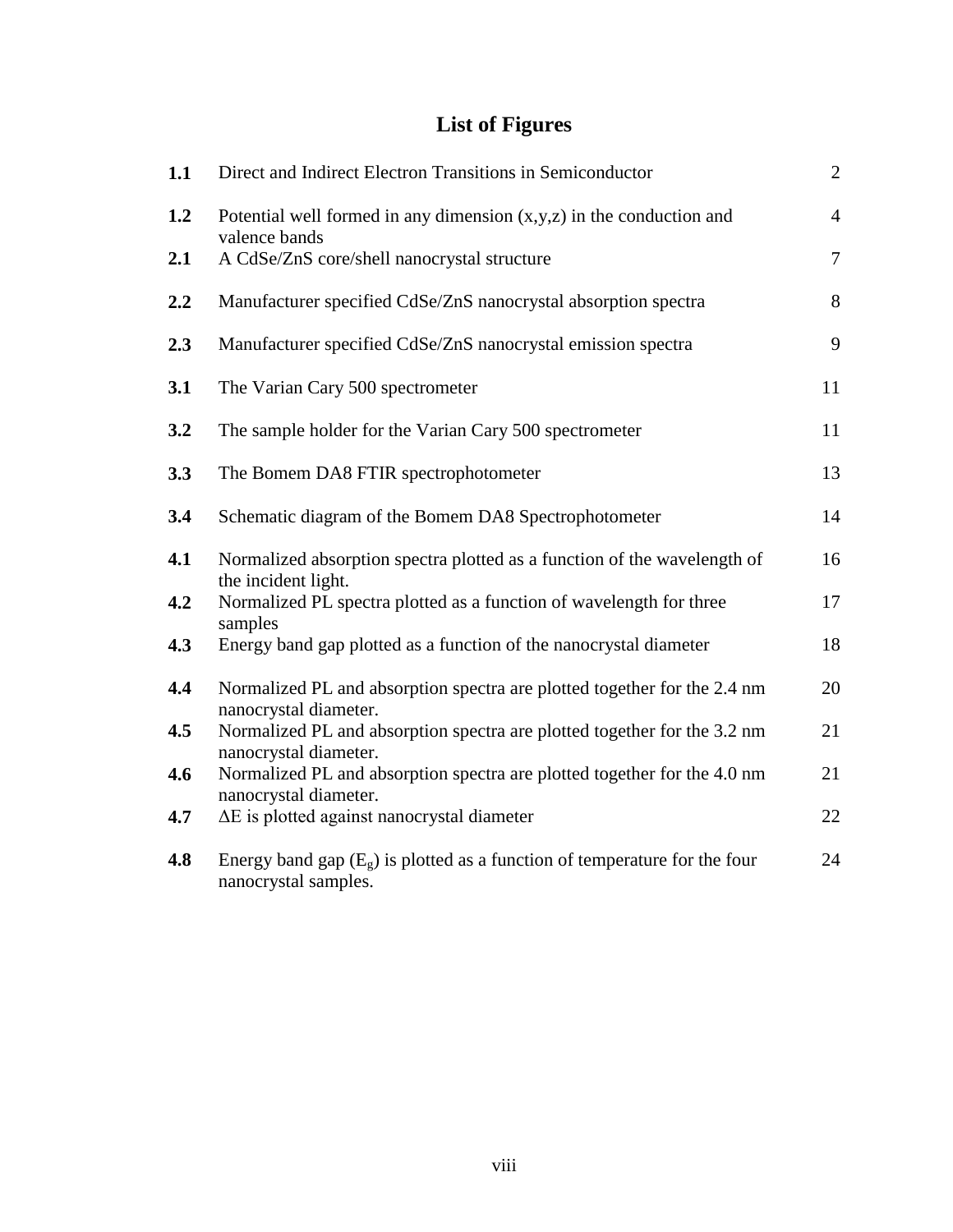# **List of Tables**

| <b>2.1</b> | Summary of different CdSe/ZnS core/shell nanocrystals used for this work                                                       | 8  |
|------------|--------------------------------------------------------------------------------------------------------------------------------|----|
| 4.1        | Values of the parameters used in fitting the energy band gap equations to<br>obtain the Debye and Einstein temperature values. | 25 |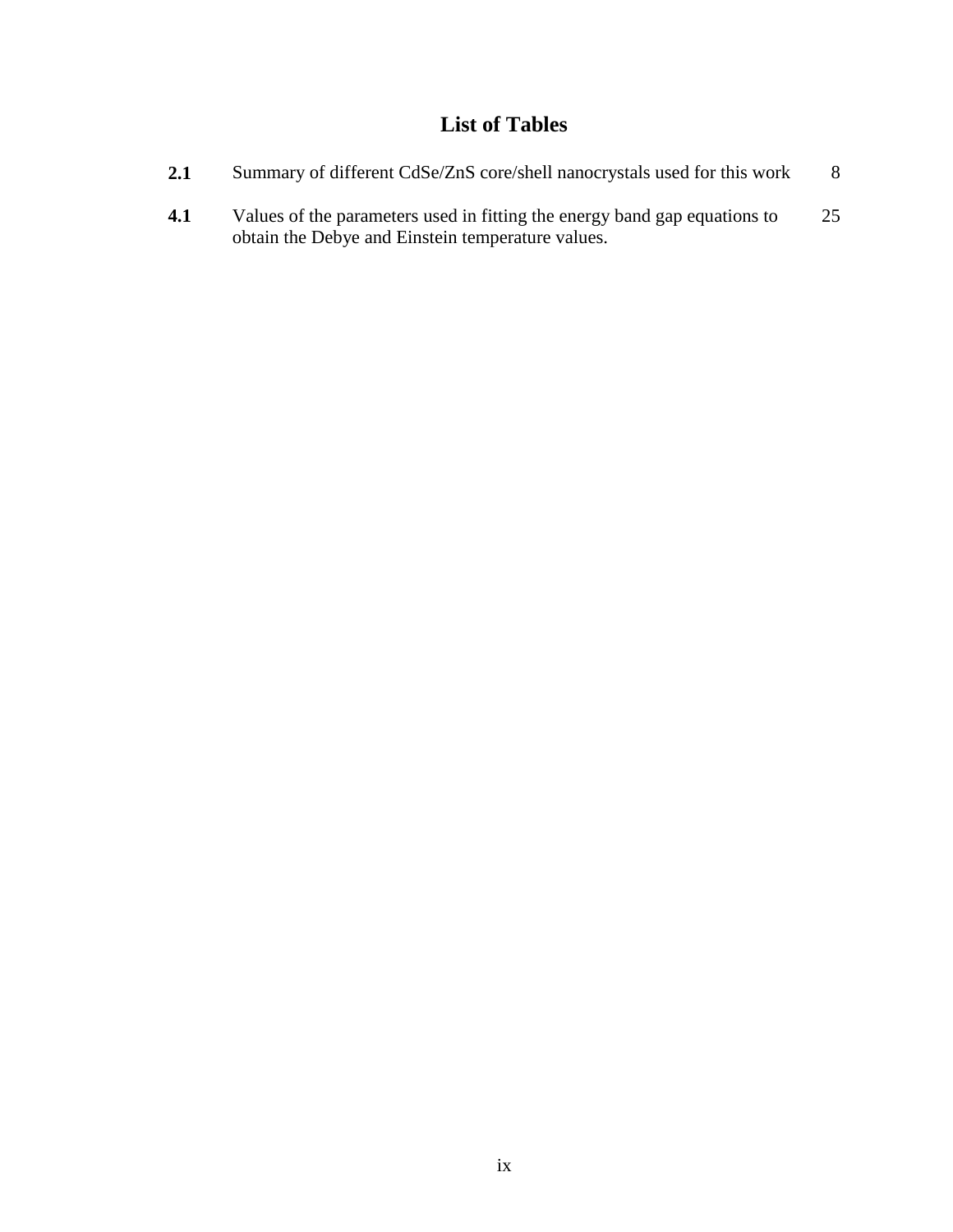## **1. Introduction**

#### **1.1 Electronic structure of atoms**

#### **1.1.1 The Photoelectric Effect**

When studying blackbody radiation, Planck made an important observation that radiation energy absorbed or emitted by the body was not continuous but in discrete units called *quanta*. Each unit of energy E, called quantum, can be found by the following equation [1]:

 $E = \hbar v$ 

where,  $\hbar = 6.63 \times 10^{-34}$  J-s (Planck's constant)

 $v =$  frequency of the radiation

### **1.1.2 Electron Models**

Optical properties of materials such as emission spectra can be described by the use of electron models. One of the earliest electron models was the Bohr model of the Hydrogen atom. Some of the postulates were:

- Electrons exist in stable circular orbits about the nucleus just like the planetary solar system.
- The electron can shift to an orbit of higher or lower energy by losing or gaining energy equivalent to the difference in the energy levels. This energy is not continuous but in discrete finite amounts of quanta.

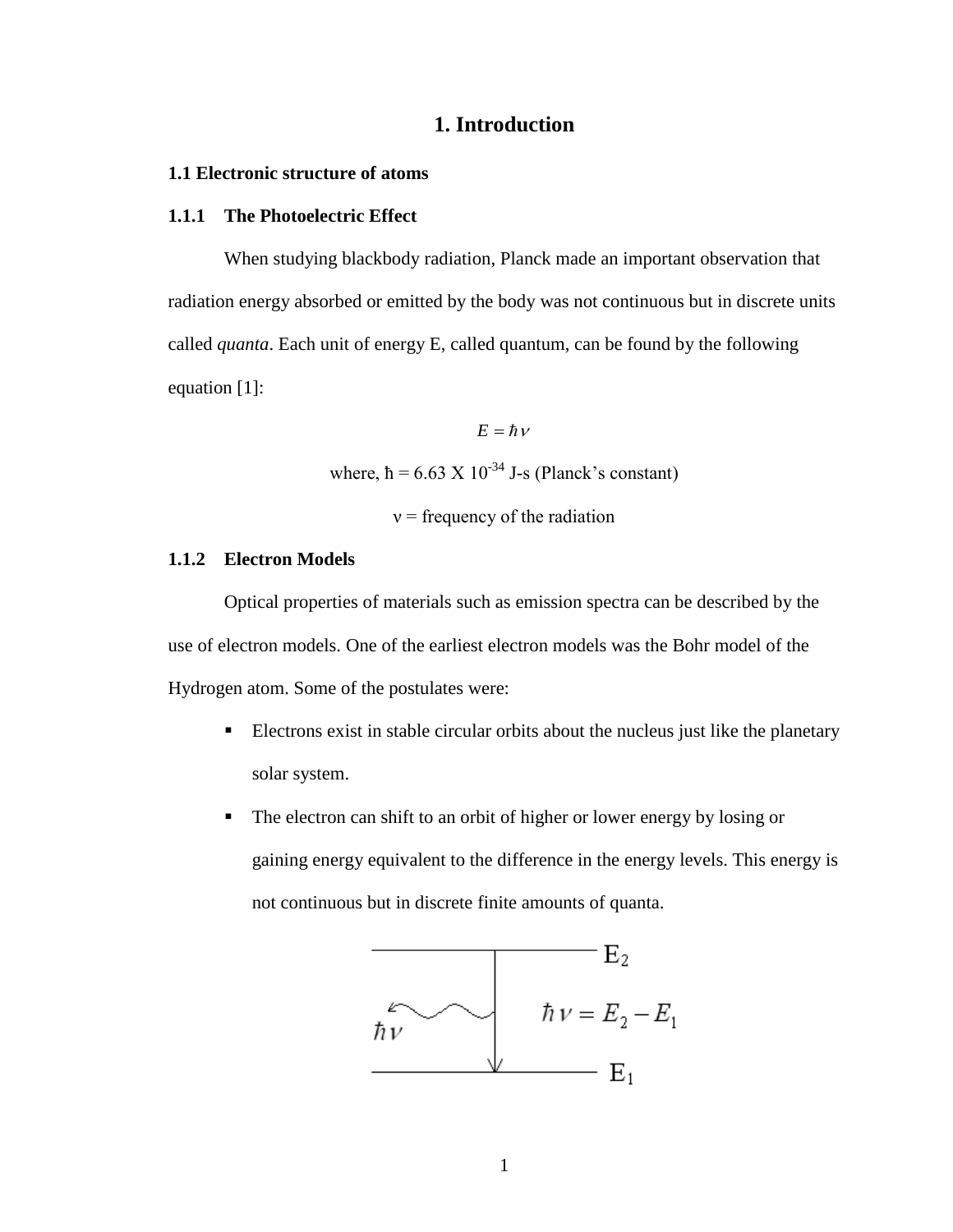#### **1.1.3 Semiconductor Energy Bands**

In solids, the electrons in an atom can be viewed as existing in different bands of energies. For example, a Silicon atom,  $Si<sub>14</sub>$  has the following electron structure:  $1s<sup>2</sup>2s<sup>2</sup>2p<sup>6</sup>3s<sup>2</sup>3p<sup>2</sup>$ . The outer shell (n=3) is composed of 4 electrons: 2 in 3s energy level and 2 in 3p energy level. The entire (n=3) band can contain a maximum of 8 electrons. In a solid structure such as a Si wafer, the band splits into two bands: Conduction band  $(E_C)$ which is the upper band and Valence Band  $(E_V)$  which is the lower band. These two bands of energy levels are separated by a forbidden zone called the Energy Band gap  $(E_g)$ . An electron can exist in  $E_C$  or  $E_V$  but not in  $E_g$ .

There are two classes of semiconductors based on energy bands: direct and indirect.



**Figure 1.1 Direct and Indirect Electron Transitions in Semiconductor**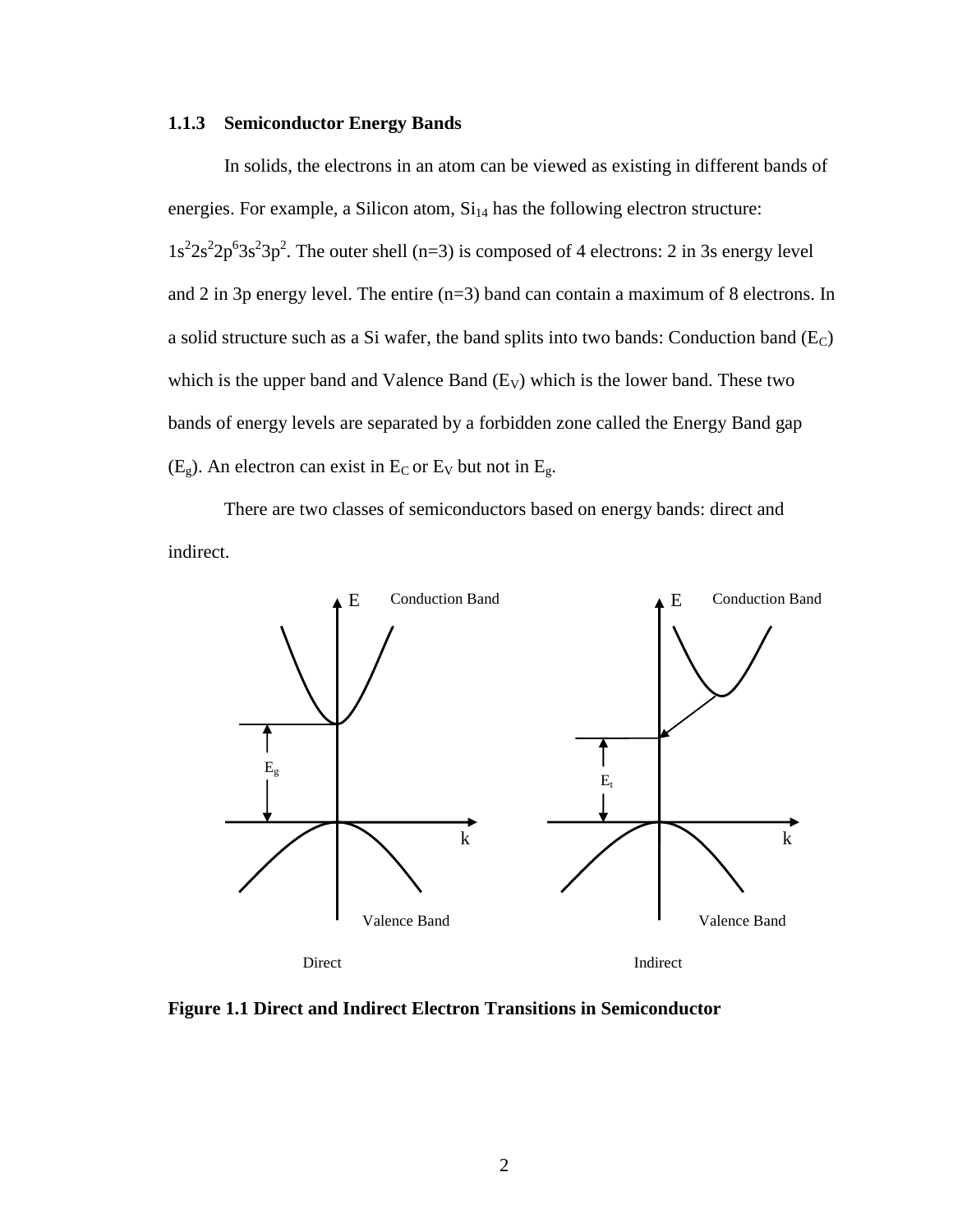Figure 1 shows the difference in the energy levels in the direct and indirect semiconductor materials. When enough energy is supplied to an electron in the valence band, it will cross the energy band gap and reach the conduction band. The *electron* in the conduction band has created a vacancy in the valence band and this vacancy is called a *hole*. In a direct semiconductor such as GaAs, an electron in the conduction band can transition directly to an empty state in the valence band giving off a photon equivalent to the energy band gap  $E_g$ . On the other hand, in an indirect semiconductor such as Si, an electron in the conduction band can not transition directly to the valence band, but has to undergo a change in the momentum and energy to reach an empty valence band state. In Figure 1, the electron passes through a defect state  $(E_t)$  before transitioning into the valence band [1].

#### **1.2 Nanocrystals**

#### **1.2.1 Concept of Nanocrystals**

When semiconductor material goes down from wafer-level (bulk) scale to a scale of a few atoms or few hundred atoms, the properties are markedly different. These clusters or particles have different electronic spectra, optical properties, etc compared to bulk material. These clusters are generally larger than the crystal lattice constant but are comparable to the de Broglie wavelength of the elementary excitations. They are often called as "quantum crystallites" or "quantum dots" or "nanocrystals." Since the size of these crystallites ranges from a few nanometers to a few hundred nanometers, they are called Nanocrystals [3].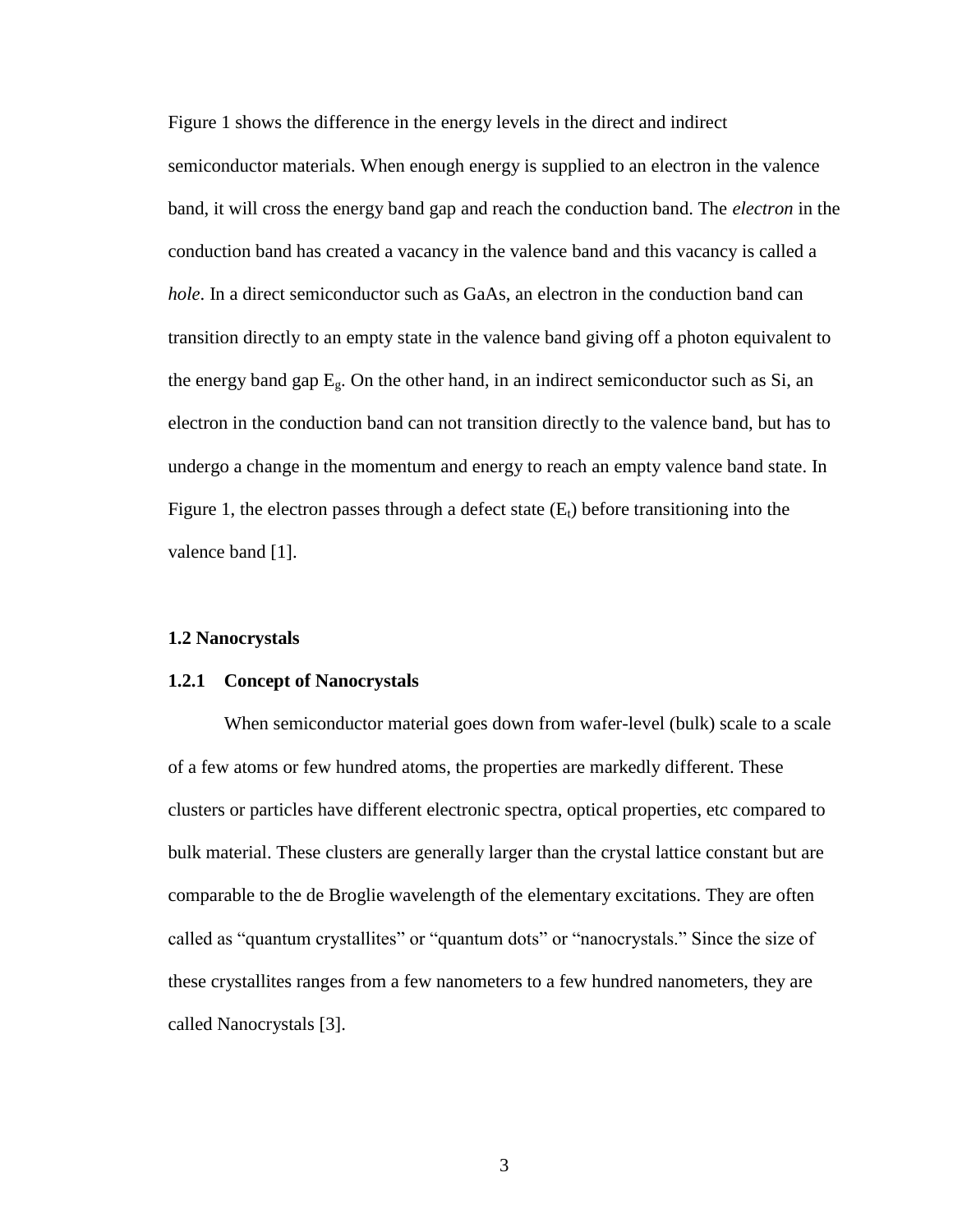### **1.2.2 Structure of Nanocrystals**

A way to model the structure of nanocrystal material is to consider it as a "semiconductor inclusion embedded in an insulating matrix." [4] Figure 2 shows the potential well formed in any of the three dimensions (x,y,z) in the conduction and valence bands. In this three-dimensional well, the conduction and the valence bands are quantized into discrete hole and electron levels respectively because of the finite size of the nanocrystal cluster.



**Figure 1.2** (a) Simple model of a nanocrystal as a quantum dot embedded in a insulating matrix (b) Potential well formed in any dimension  $(x,y,z)$  in the conduction and valence bands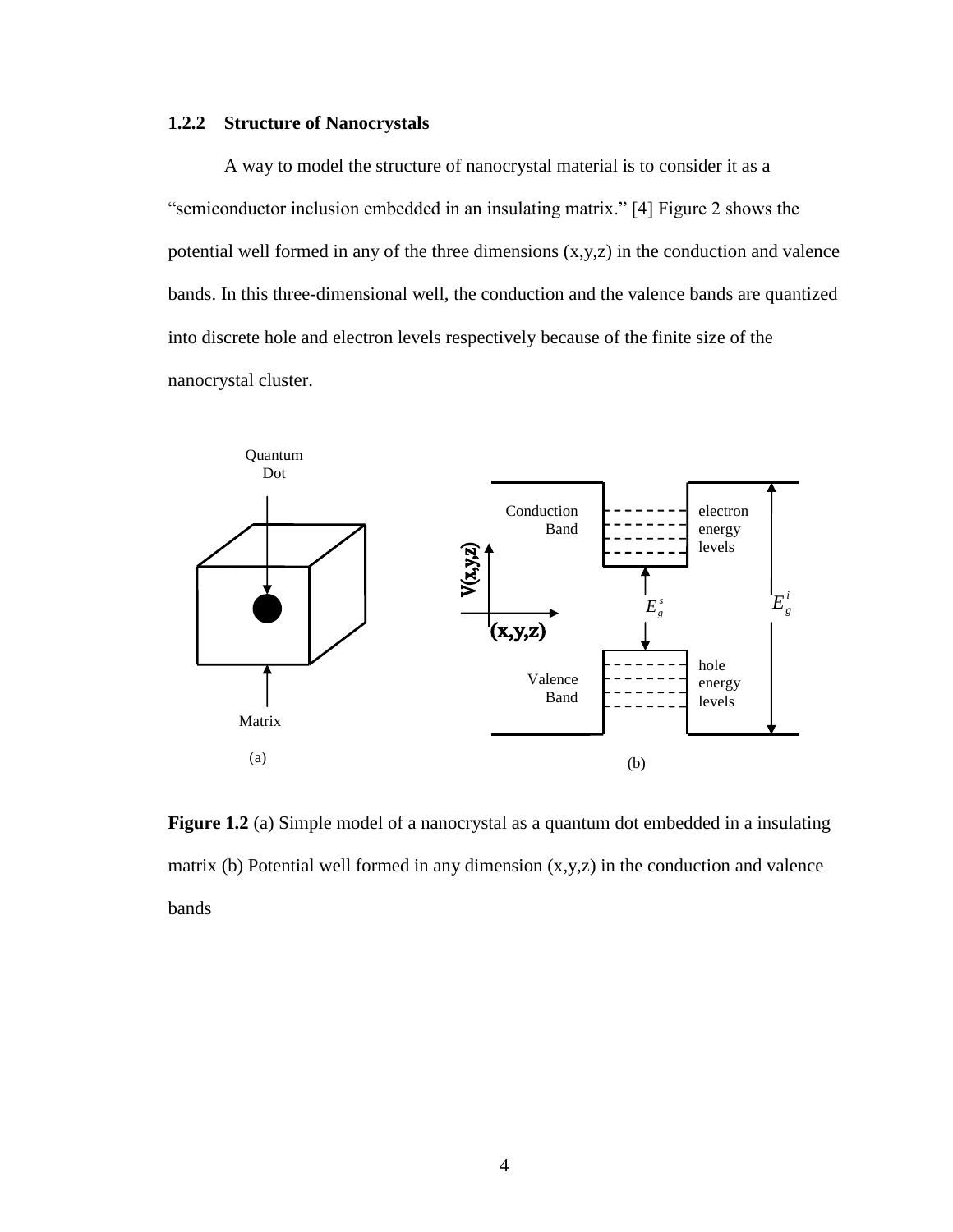#### **1.3 Scope of this Thesis**

#### **1.3.1 Motivation**

It has been observed that when the nanocrystal size reaches comparable levels to the natural length limit of the electron-hole pair, i.e., the exciton Bohr radius, different optical properties are observed for different sizes of nanocrystal particles [5-6]. In this limit, also known as the strong confinement regime [5], the electron and hole wave functions become confined in all three dimensions due to the finite dot boundary. Such confinement leads to the quantization of the electronic bands (as explained in the previous section) and discrete optical transition spectra has been observed for different nanocrystal sizes, such as CdSe [7].

Recently, there has been a lot of interest in the II-VI semiconductor nanocrystals due to their use in several different optoelectronic applications such as solar cells [8-9] and light-emitting diodes [10]. Core/shell nanocrystals such as CdSe/ZnS produced by colloidal growth are being investigated because they exhibit different optical properties, such as photoluminescence (emission spectra) and absorption spectra for different nanocrystal sizes.

#### **1.3.2 Goal of this work**

The goal of this research work is to report the temperature dependence of the photoluminescence and absorption spectra measurements for different sizes of CdSe/ZnS core/shell colloidal nanocrystals embedded in a UV curable resin. Different samples were created and optical spectra were recorded in the temperature range of 10 – 300K. Debye and Einstein temperatures were calculated from the measurements and the Stokes shift was estimated for nanocrystal samples with different diameters.

5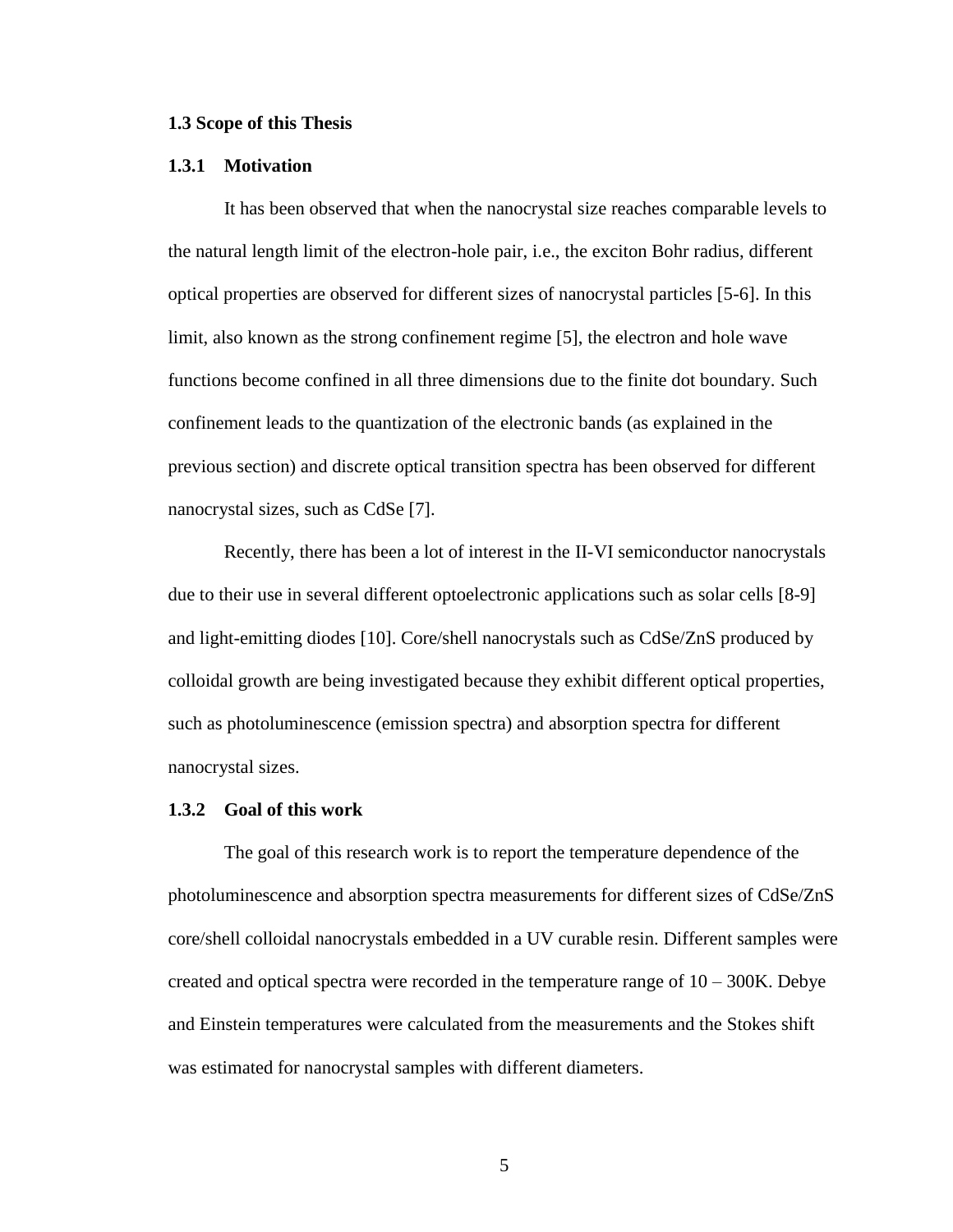### **1.3.3 Organization of this work**

Chapter 2 provides a brief background in core/shell nanocrystals. It also describes the structure of the core/shell nanocrystals and the different nanocrystal types used in this research work.

Chapter 3 describes in detail the setup of the experiment, the types of tools used to measure the optical spectra and a brief description of the way the experiments were carried out.

Chapter 4 presents the results obtained from the set of experiments and attempts to give a discussion of this work and the way it this work correlates with the related research efforts in this area.

Chapter 5 ends this report by drawing conclusions out from this work and raises some possibilities on further research in this area.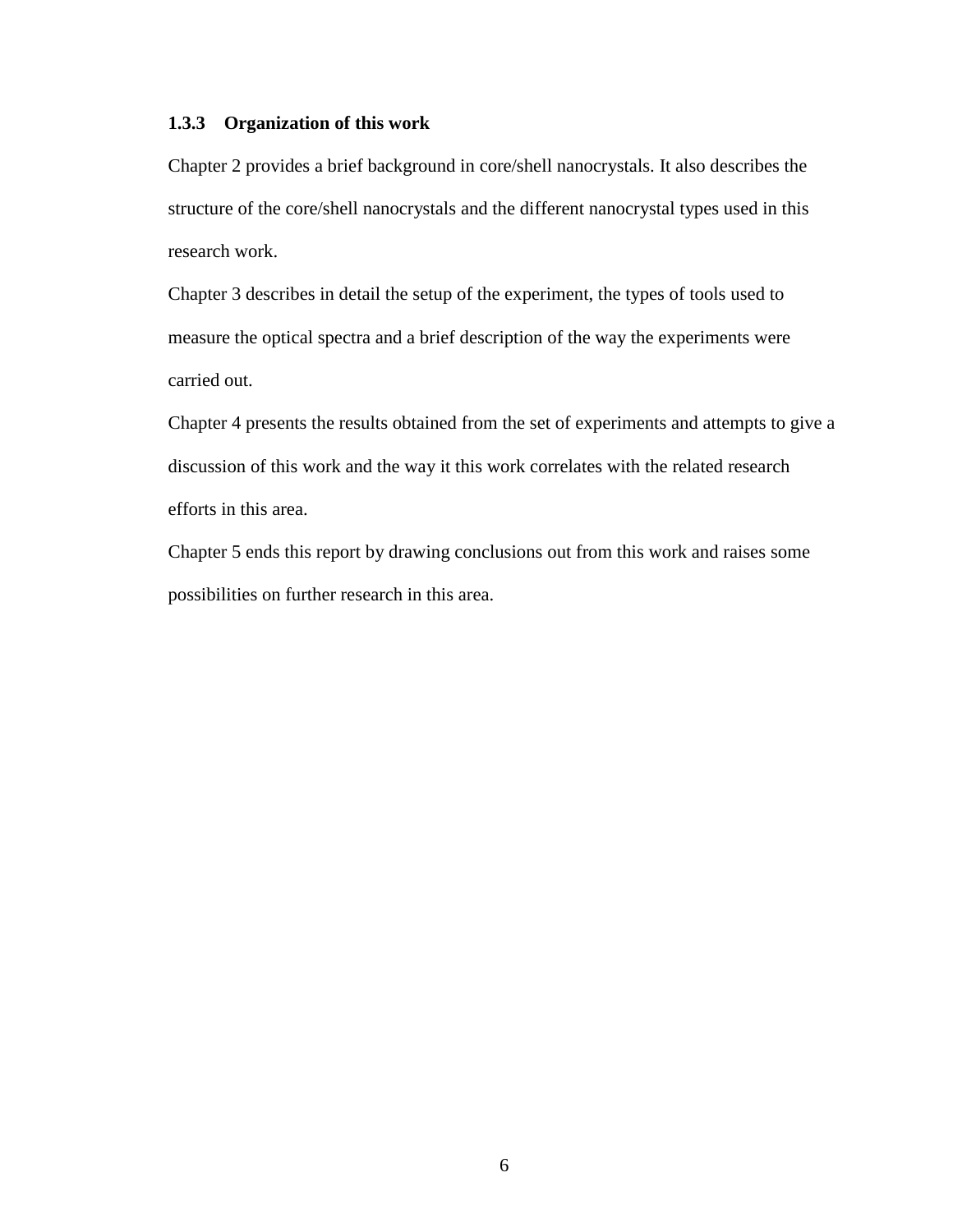## **2. Background**

#### **2.1 Core/shell nanocrystals**

### **2.1.1 Structure**

In this research work, CdSe/ZnS core/shell nanocrystals produced by colloidal growth techniques from Evident Technologies were used for investigation [11]. The structure of a typical CdSe/ZnS core/shell nanocrystal is shown in Figure 3.



**Figure 2.1** A CdSe/ZnS core/shell nanocrystal structure [Courtesy of Ref. 11]

A core/shell nanocrystal can be considered as similar to an egg structure in which the outer shell is composed of ZnS and the inner yolk is composed to CdSe.

#### **2.1.2 Types of Nanocrystals**

Several different types of nanocrystal material with different diameters and first exciton spectra were used. Table 1 summarizes the types of CdSe/ZnS nanocrystals based on the diameter, the emission peak wavelengths and the first exciton peak wavelengths.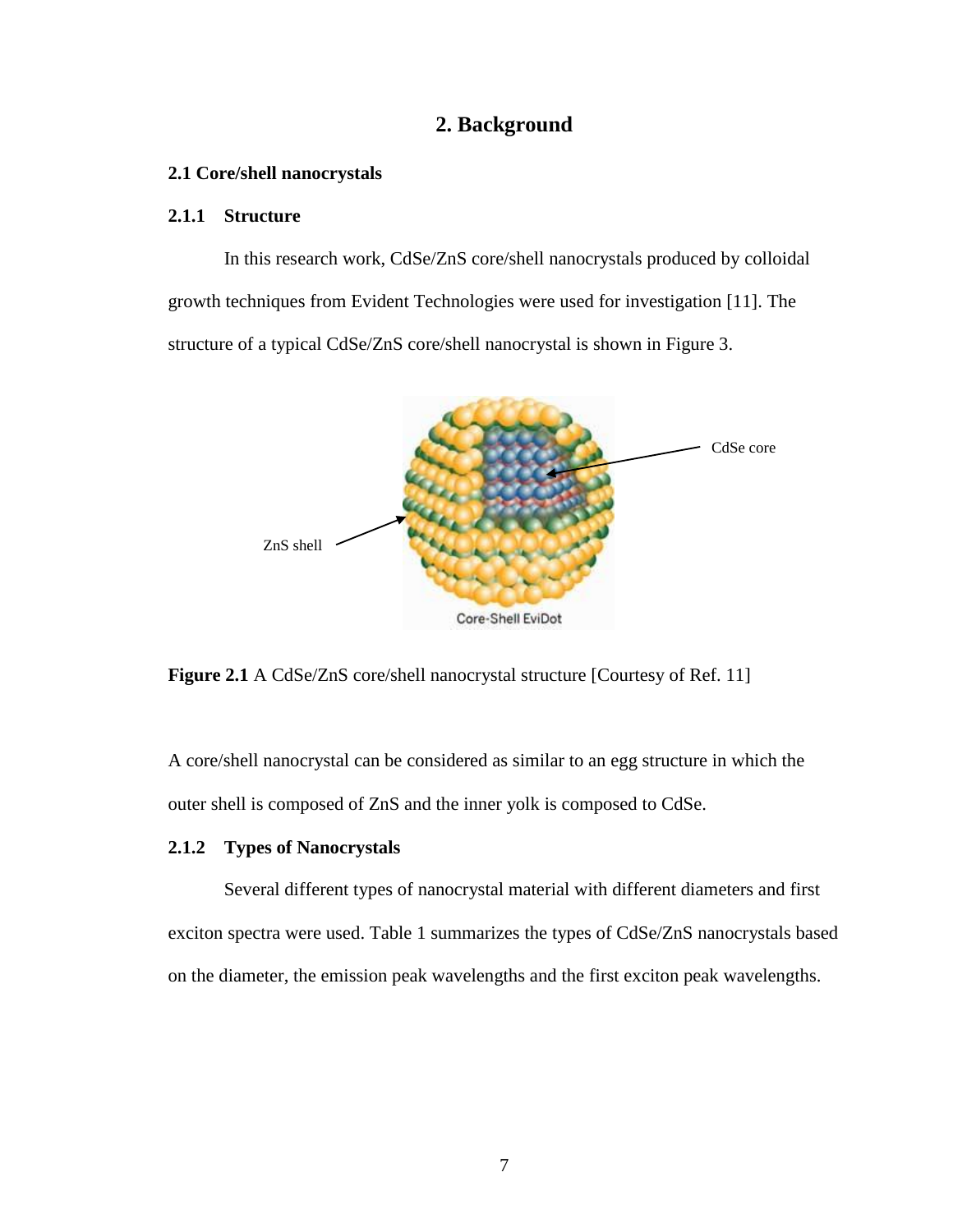| Emission Peak [nm] | <b>First Exciton Peak</b> | <b>Crystal Diameter</b> | Molecular Weight |  |
|--------------------|---------------------------|-------------------------|------------------|--|
|                    | [nm-nominal]              |                         | [ $\mu$ g/nmol]  |  |
| 490                | 470                       | 3.2                     | 85               |  |
| 520                | 500                       | 3.3                     | 94               |  |
| 540                | 520                       | 3.4                     | 100              |  |
| 560                | 540                       | 3.8                     | 140              |  |
| 580                | 560                       | 4.4                     | 200              |  |
| 600                | 580                       | 5.0                     | 270              |  |
| 620                | 600                       | 5.8                     | 400              |  |

**Table 2.1** Summary of different CdSe/ZnS core/shell nanocrystals used for this work The characteristic absorption spectrum for these nanocrystals is shown in Figure 2.2.

 $2.5$  $\overline{2}$ **Arbitrary Units**  $1.5$  $\overline{1}$  $0.5$  $0\frac{1}{350}$  $500$ 550 600  $650$  $\overline{800}$ 400 450 700 750 Wavelength (nm)

**CdSe/ZnS Core-Shell EviDot Absorption Spectra** 

**Figure 2.2** Manufacturer specified CdSe/ZnS nanocrystal absorption spectra [Courtesy of Ref. 11]

From Fig. 2.2, it is apparent that as the nanocrystal diameter increases, the peak of the absorption spectrum increases in wavelength or shifts towards right. The characteristic emission spectrum for these nanocrystals is shown in Figure 2.3. From this plot, it is also apparent that as the diameter of the nanocrystals increases, the peak of the emission spectrum wavelength increases or shifts towards right as well.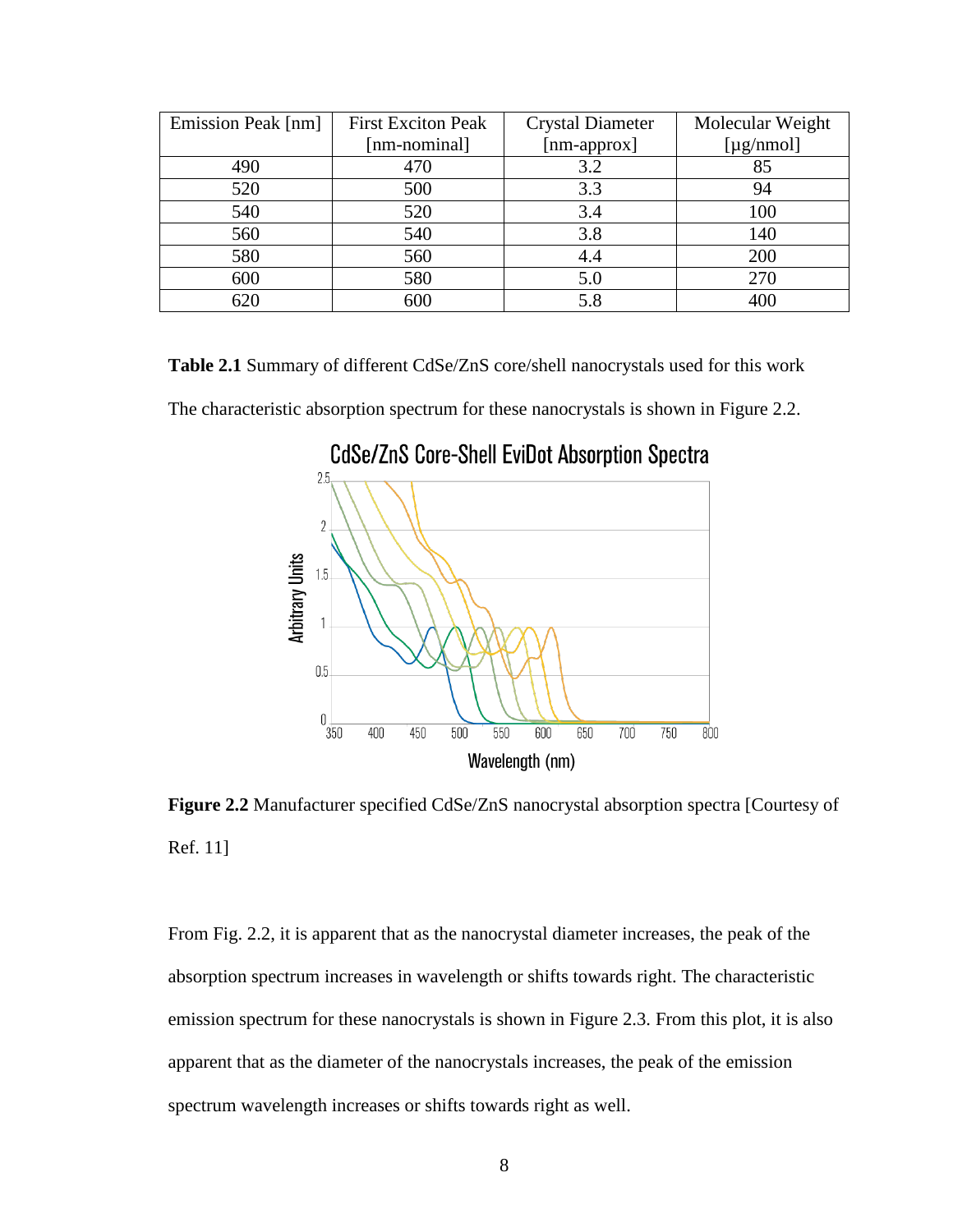

**Figure 2.3** Manufacturer specified CdSe/ZnS nanocrystal emission spectra [Courtesy of Ref. 11]

These colloidal CdSe/ZnS nanocrystals were obtained in a UV curable polyurethane oligomer/acrylic acid resin.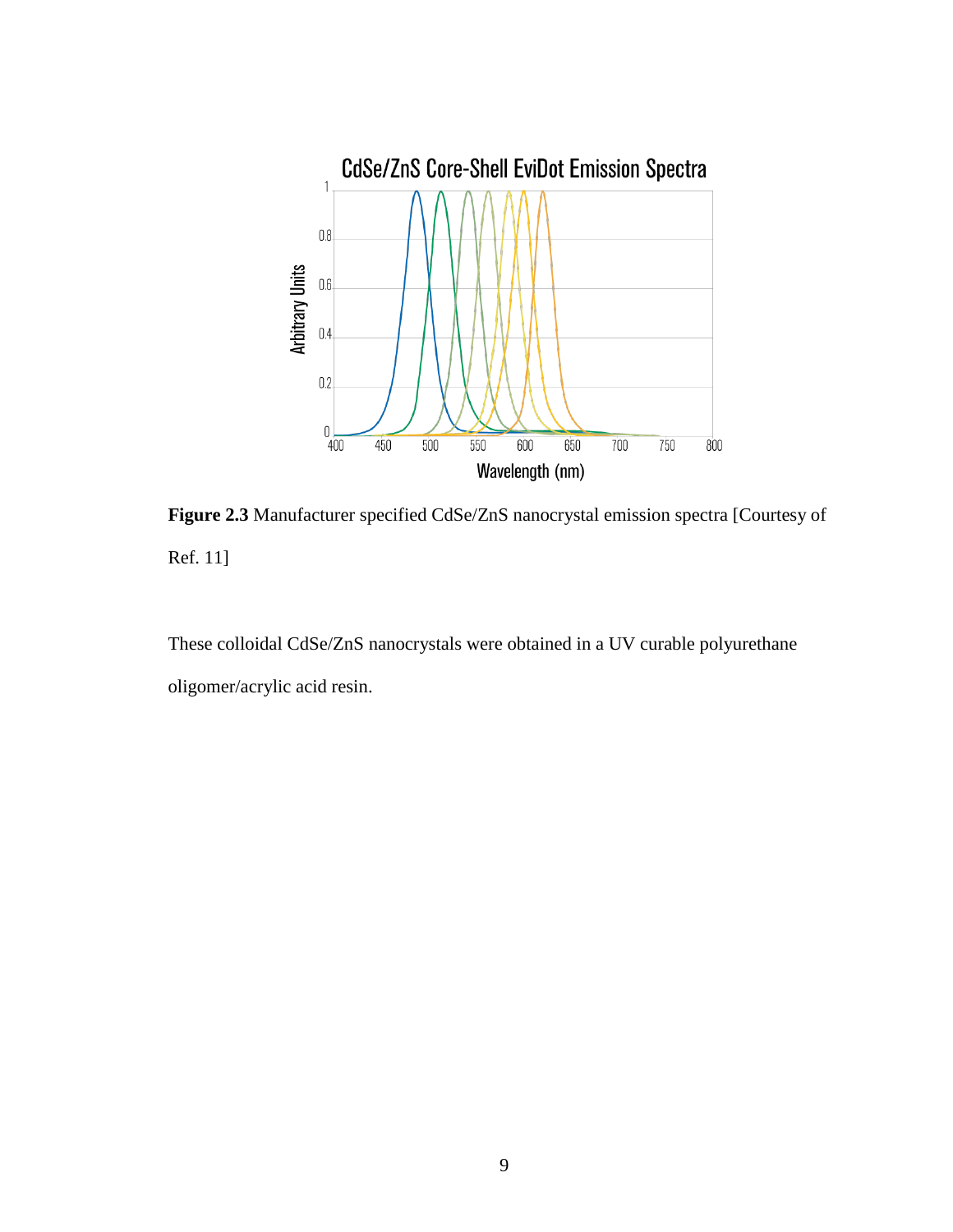## **3. Experimental Setup**

#### **3.1 Sample Preparation**

To be able to take record optical spectra, the nanocrystals need to be restrained in an effective manner so that the absorbed or the emitted radiation can be measured. One of the main challenges faced is to find a way to matrix these nanocrystal quantum dots into some type of resin in which the nanocrystals will stay embedded there in. For these set of experiments, the CdSe/ZnS nanocrystal material was mixed with a UV curable resin and the resulting composite was deposited upon c-plane sapphire substrate pieces. Each sapphire substrate piece was about  $1.0 \text{ cm} X 1.0 \text{ cm}$  in area. Care was taken to ensure that the resulting cross-section surface was as horizontal as possible and not convex as that can induce errors in the measurements. After the composite was deposited, the samples were initially left alone for the resin to spread to the edges and set down in the substrate properly. Then the samples were placed under a 200W UV light for 90 minutes. After the exposure, the samples were cured and the nanocrystal material was effectively restrained in place and in a way was shielded from dust particles. Since the sample was cured, it can now be used for temperature dependent measurements too.

### **3.2 Absorption Spectra Measurement with the Cary 500 spectrometer**

The Varian Cary 500 spectrometer in conjunction with a closed-cycle refrigeration system is used to measure the optical absorption spectra of the nanocrystals. The existence of a closed cycle refrigeration system gives the ability to control the sample temperature from  $10 - 300K$  to accuracy within  $\pm 1.0K$ . An image of the Varian Cary 500 system is shown in Figure 3.1.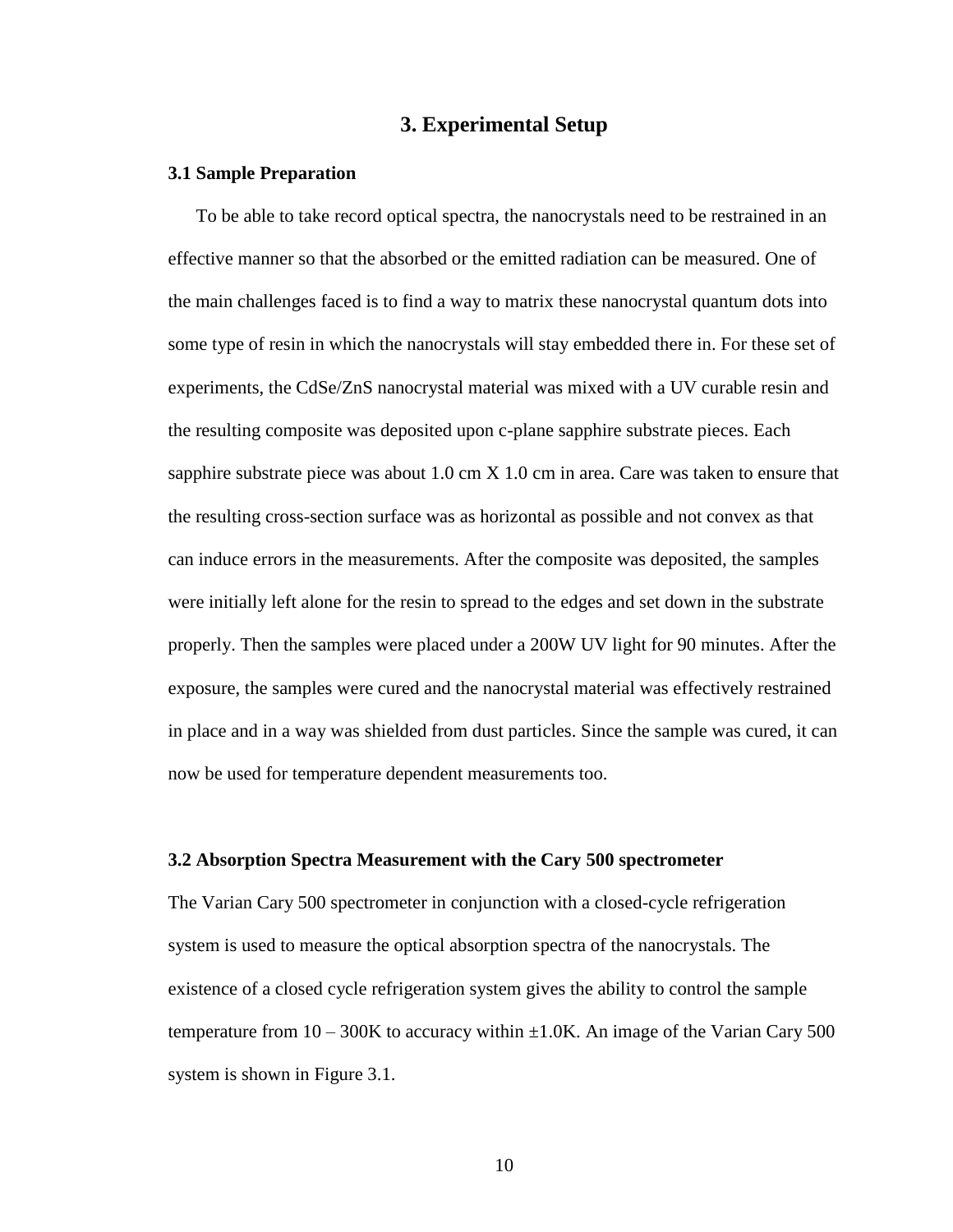

**Figure 3.1** The Varian Cary 500 spectrometer



**Figure 3.2** The sample holder for the Varian Cary 500 spectrometer

The sample is secured by using a double-sided tape on the edge of the sample. It is imperative that the tape does not the cover the hole through which the incident light will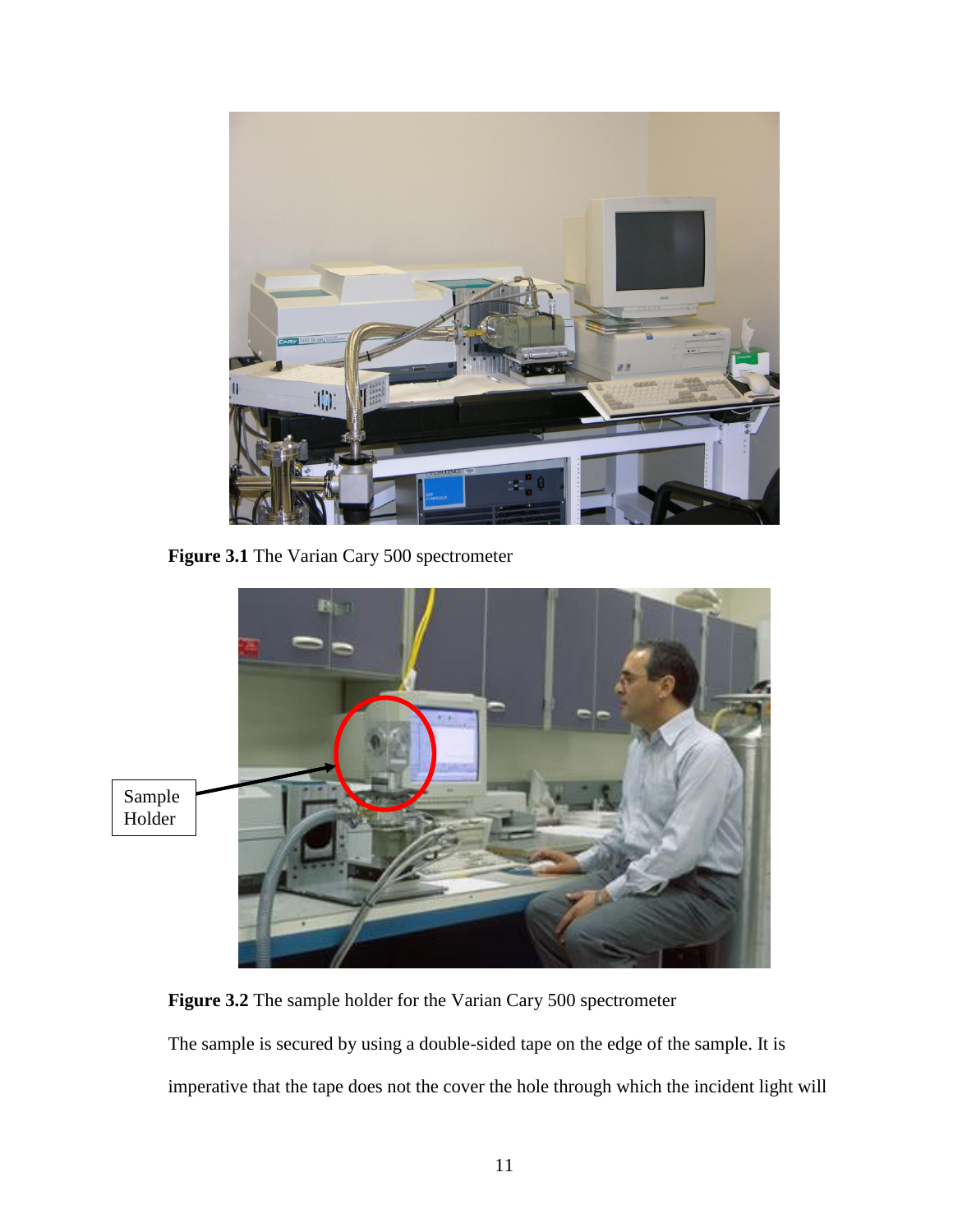pass through. Otherwise, the absorbance will incorrectly contain the spectrum of the plastic tape. An image of the sample holder is shown in Figure 3.2.

The Cary 500 spectrophotometer works by doing a frequency sweep of the generated light, i.e., it starts at 175 nm and gradually increases the wavelength of the incident light all the way until the maximum limit of 3200 nm. A light source generates the incident light which passes through the external sample holder windows, the sample, and though the hole in the mounting finger before reaching the detector on the other end. The sample holder has two sapphire windows. Therefore, the resulting absorbance spectrum actually includes the absorbance spectrum of sapphire crystal in conjunction with the nanocrystal spectrum.

To void such errors in measurement, a baseline measurement is run without any sample in the sample holder. Since the spectra can shift with respect to temperature, humidity and other atmospheric conditions, the baseline measurement is run once at the start of each set of experiments. Once the base line measurement has been recorded, the actual nanocrystal measurements can be run and the base line measurements are automatically subtracted by the Cary WinUV program.

To measure temperature dependence of the absorbance spectrum, the closed-cycle refrigerator system is run in conjunction with the Cary 500 setup. Because the sample can actually reach temperatures close to 10K, the double-sided tape solution will fail. In such case, a vacuum adhesive gel mixed with Silver (Ag) is applied near the edges of the sapphire base to secure the sample properly. For proper measurements, the vacuum pressure is required to be below  $10^{-5}$  torr. To ensure the consistency of measurements, the temperature starts at 300K (room temperature), an absorbance spectrum is recorded, then

12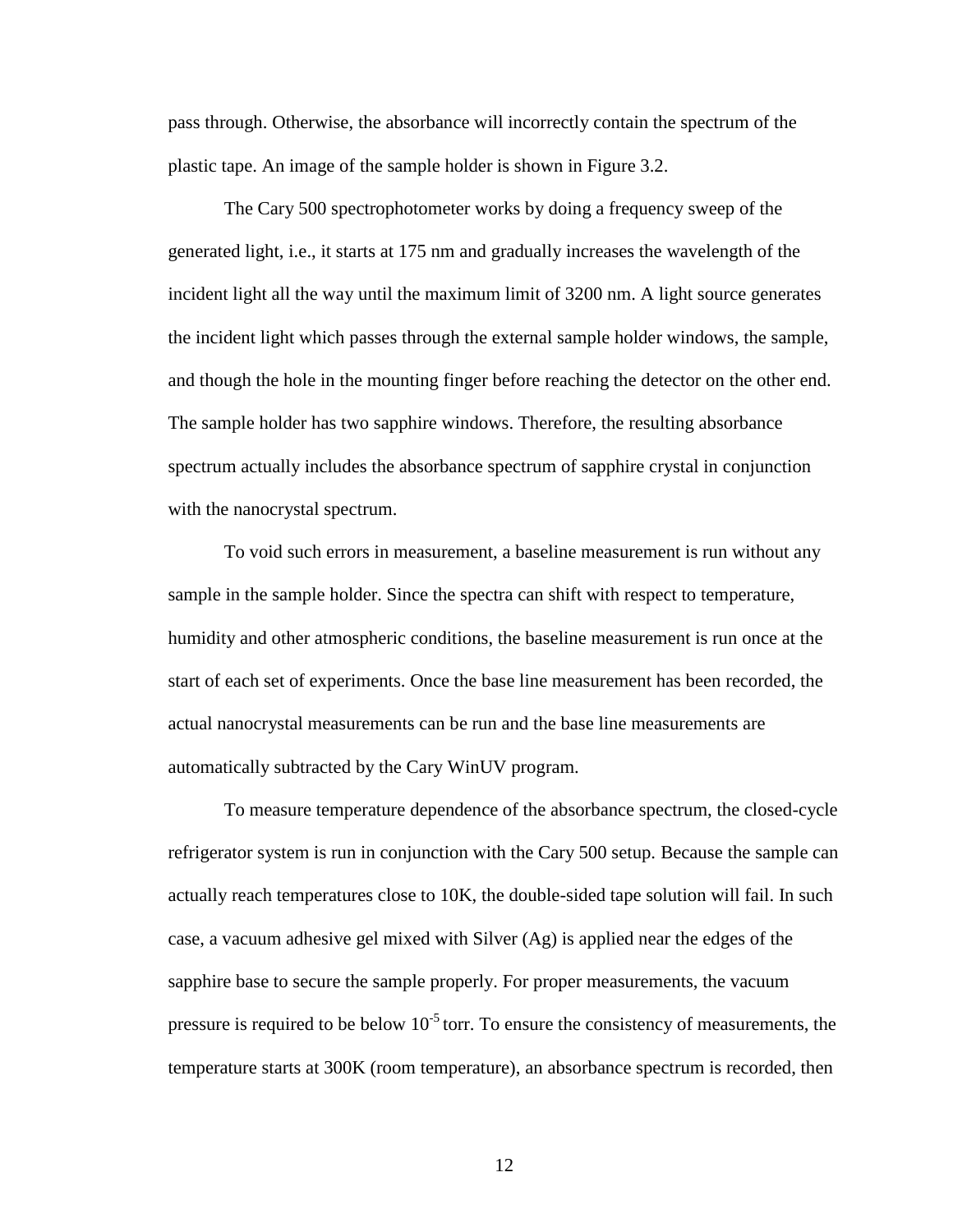the temperature is decreased by a step of 10K, then given at least 3 minutes to settle, an absorbance spectrum is recorded, then the temperature decreased by a step of 10K and the whole process is repeated until the temperature reaches 10K. In some cases, for verification, the temperature is again raised by a step of 10K, the corresponding absorbance spectrum is measured and the process is repeated again until the temperature reaches 300K.

# **3.3 Photoluminescence (PL) Spectra Measurement with the Bomem DA8 spectrometer**

The Bomem DA8 Fourier Transform Infrared (FTIR) spectrophotometer with a continuous-flow cryostat is used to measure the photoluminescence (PL) or the emission spectrum from the core/shell nanocrystals. This arrangement allows Liquid Nitrogen (77K) to be poured into the cryostat to cool down the nanocrystal samples and observe the corresponding changes in the emission spectrum. An image of the DA8 is shown in Figure 3.3.



**Figure 3.3** The Bomem DA8 FTIR spectrophotometer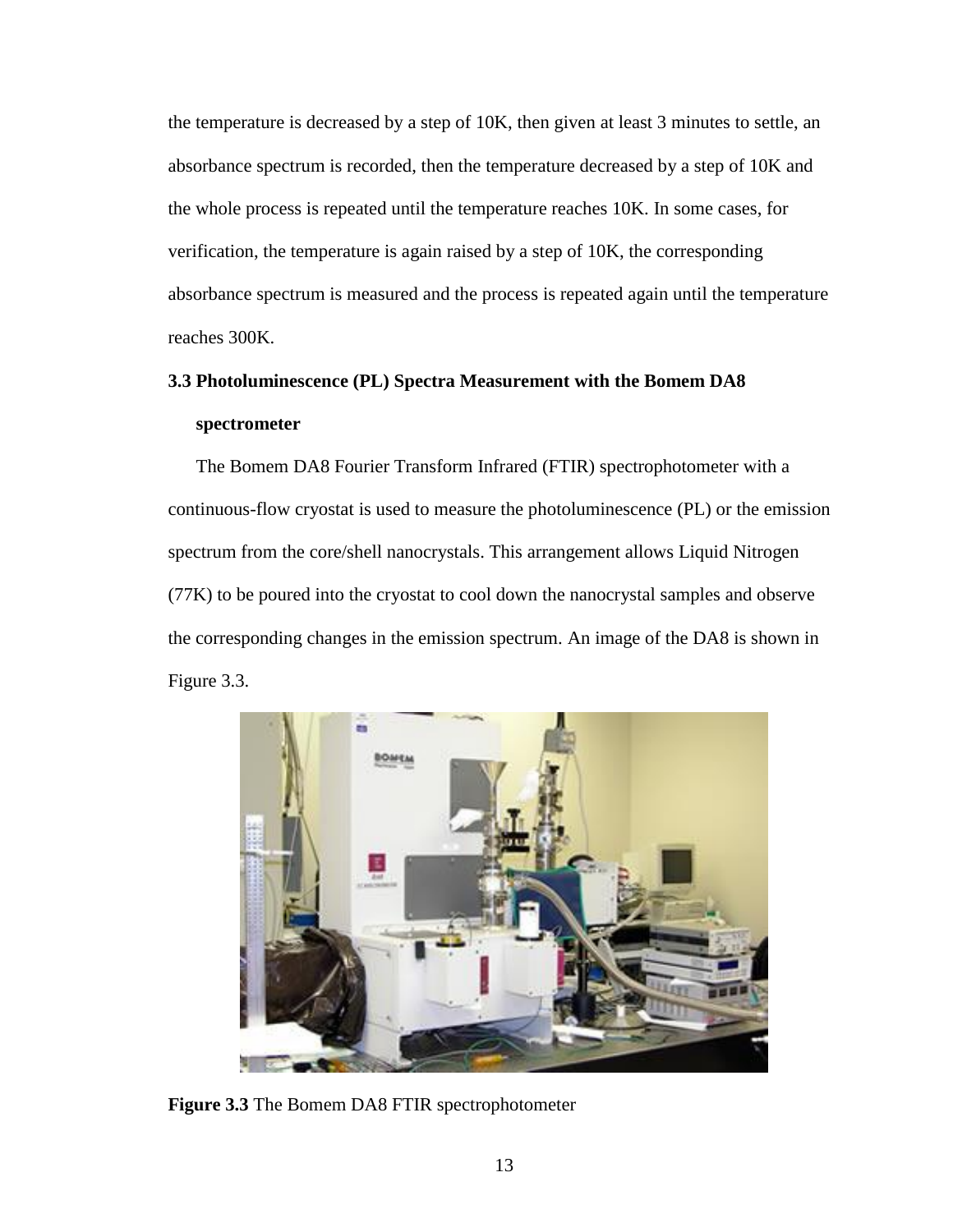Unlike the Cary 500 sample holder which allows only one sample to be secured, the DA8 sample holder allows five samples to be mounted at a time. The advantages are clearly obvious: Less time to mount and de-mount the samples and less susceptibility of errors in measurement due to changes in the lab environment. Since the spectrum being recorded is the emission spectrum, there is no need for a hole to allow the refracted light to be sensed by a detector. Therefore, instead of a tape, the vacuum gel is used over the entire backside of the sapphire plane to secure the sample properly to the mounting finger.

![](_page_23_Figure_1.jpeg)

**Figure 3.4** Schematic diagram of the Bomem DA8 Spectrophotometer

A schematic diagram of the Bomem DA8 is presented in Figure 3.4 to explain the operating functionality. The light is generated by a cw green (532 nm) laser and with the assistance of the fixed and scanning mirrors, the light emitted from the nanocrystal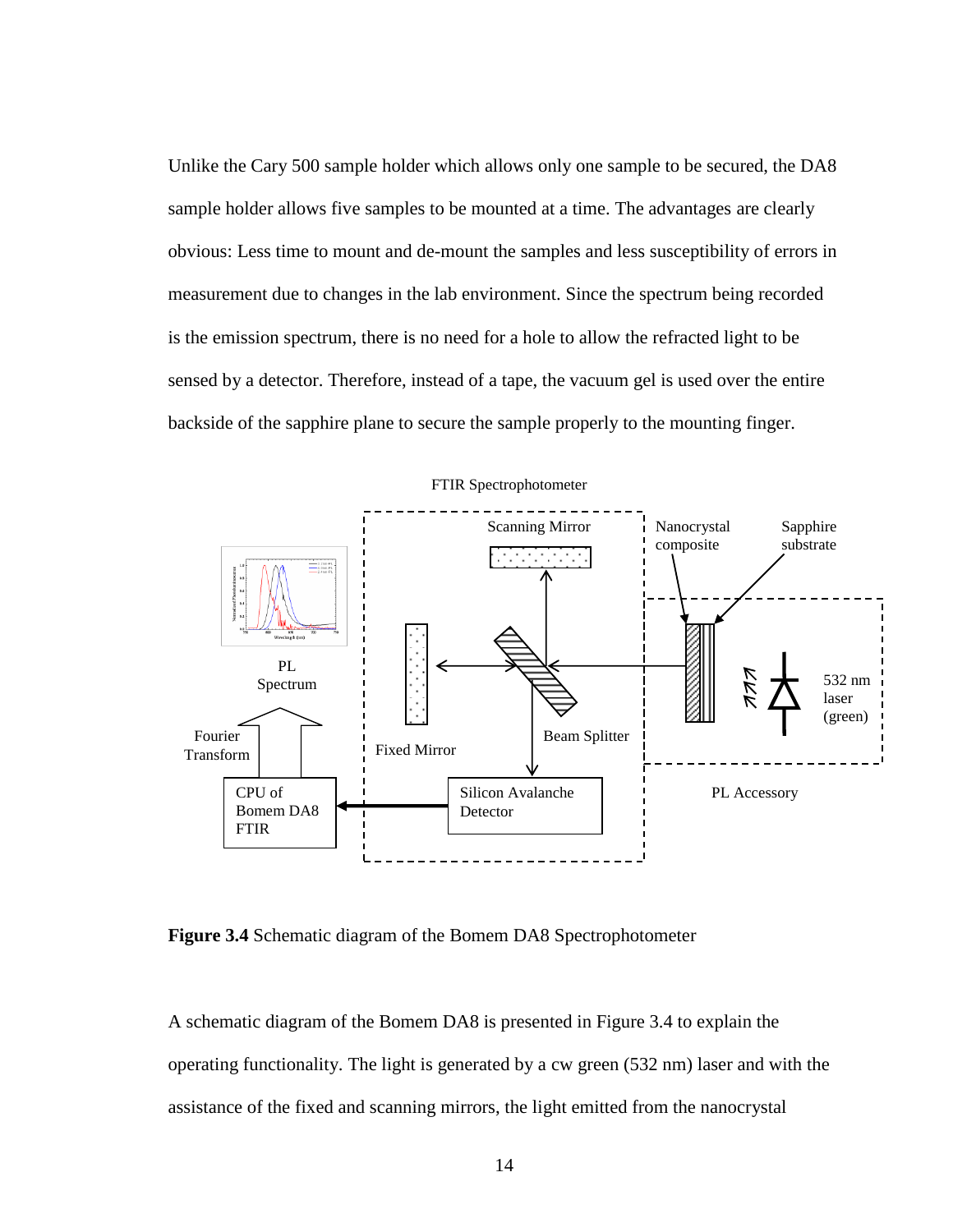samples is separated from the incident light by the beam splitter. The Silicon Avalanche detector converts the emission signal and sends it to the CPU of the spectrophotometer. Resident software computes the Fast Fourier Transform (FFT) to display the photoluminescence spectrum against wavelength. As the tool accessory allows multiple samples to be loaded at once, multiple PL results can be recorded in one set of experiments.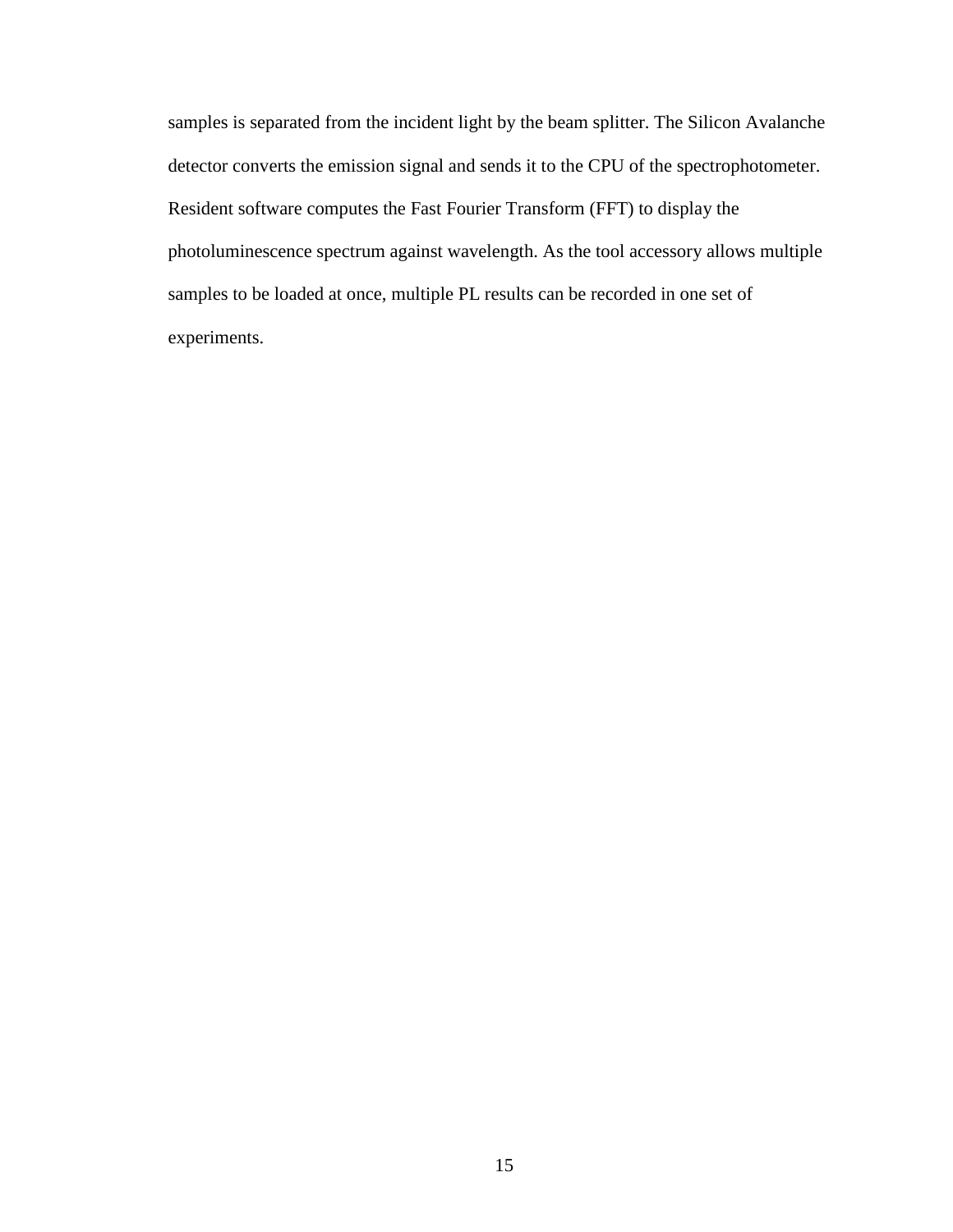## **4. Results & Discussion**

#### **4.1 Absorbance Spectra**

In this study, four CdSe/ZnS core/shell nanocrystal samples were studied with crystal diameters of approximately 4.0, 3.2, 2.4 and 1.9 nm. The lowest peak in the absorption spectra is generally referred to as the first exciton peak. It was observed that these nanocrystal samples exhibit their first exciton peaks at 600, 580, 520, and 475 nm in units of wavelength, respectively. The normalized absorbance spectra measured for the four samples at room temperature (300K) are shown in Fig. 4.1.

![](_page_25_Figure_3.jpeg)

**Figure 4.1** Normalized absorption spectra plotted as a function of the wavelength of the incident light.

It can be inferred that as the nanocrystal diameter decreases, the wavelengths corresponding to the first exciton peaks shift toward left, i.e., exhibit a blue-shift property.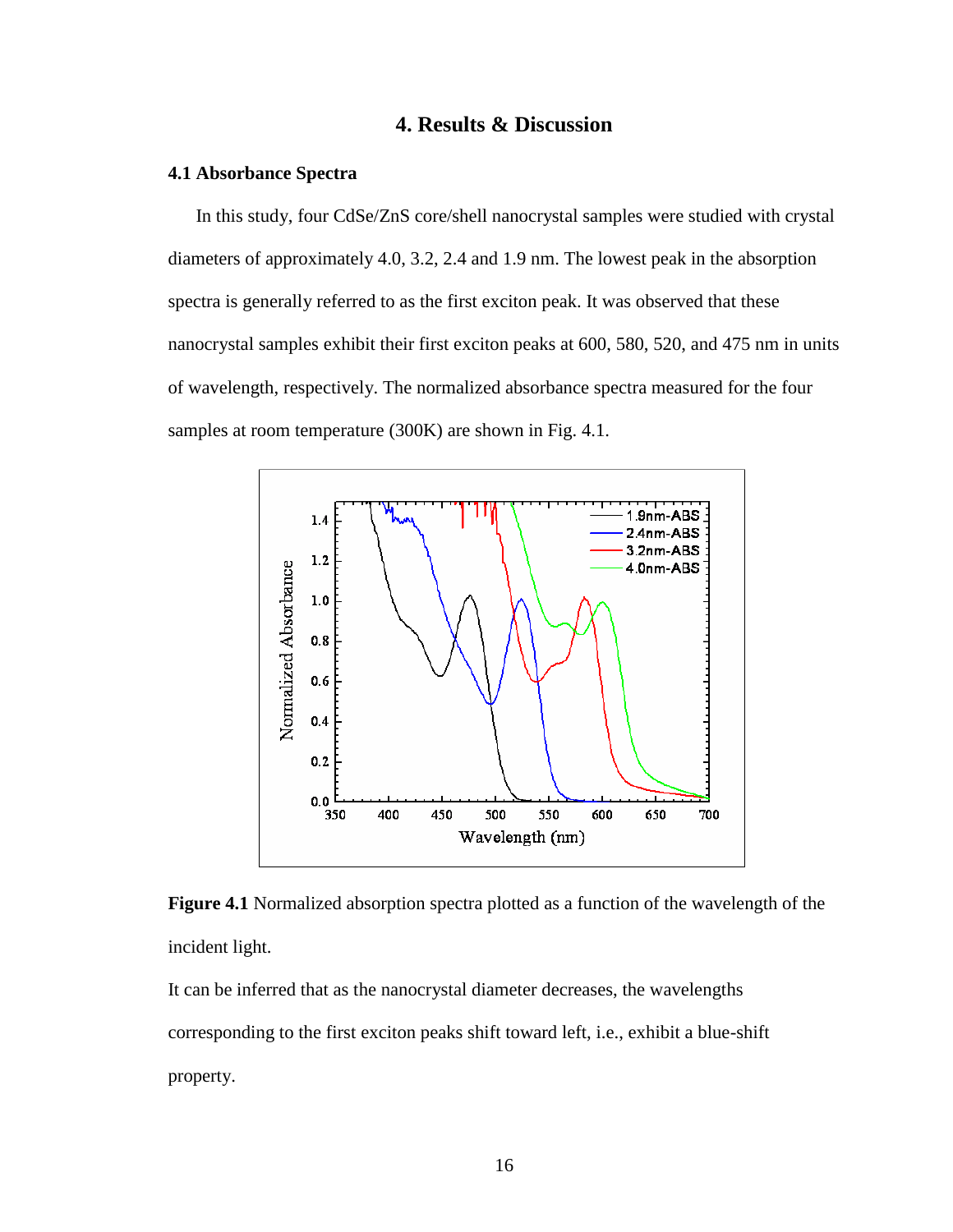#### **4.2 Photoluminescence Spectra**

The photoluminescence (PL) or the emission spectra were obtained for three types of CdSe/ZnS core/shell nanocrystals with diameters of 2.4, 3.2 and 4.0 nm at 300K. The corresponding first exciton peaks are shown in Figure 4.2.

![](_page_26_Figure_2.jpeg)

**Figure 4.2** Normalized PL spectra plotted as a function of wavelength for three samples

As was described in the previous section, the incident light beam is generated by a green laser (532 nm wavelength). The emission spectrum that comes from the nanocrystal sample has a strong component in the 532 nm region. A notch filter (at about 532 nm region) is used to filter out the strong laser component. However, the PL spectrum of the 1.8 nm nanocrystal is centered on the 532 nm region and hence is cutoff inherently. Because of the limitation in the tool's capability to record the PL spectrum properly, the results from the nanocrystal sample with diameter 1.8 nm was not shown as half of the spectrum was not displayed. The line at 632 nm is due to the HeNe red laser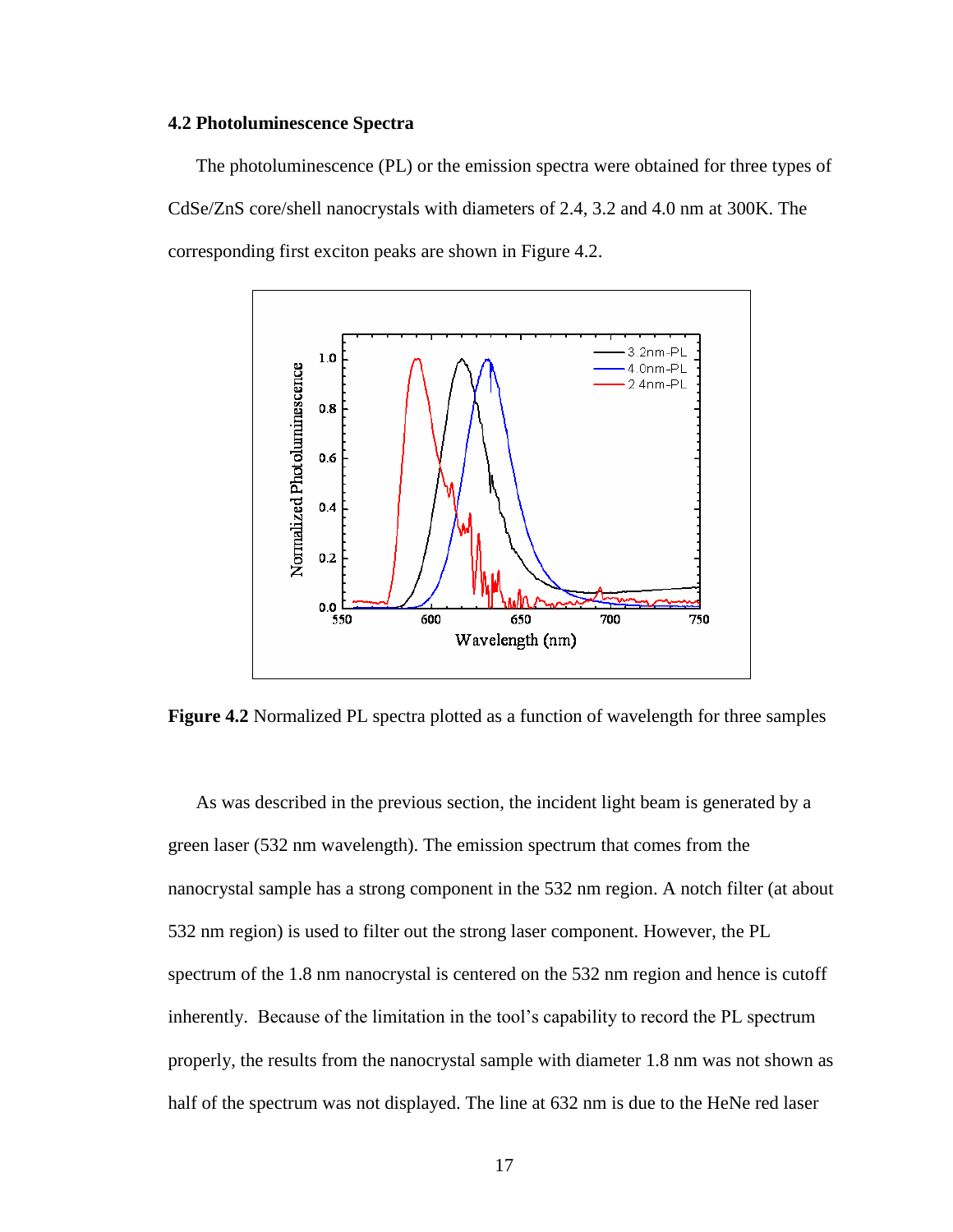used for the spectrometer dynamic alignment [12]. From Fig. 4.2, it is apparent that as the nanocrystal diameter decreases, there is a blue-shift in the wavelengths corresponding to the first exciton peak in the PL spectra.

### **4.3 Energy band gap (Eg) as a function of NC Diameter**

The energy band gap in this study is defined as the energy of the first exciton peak in the absorption spectra. A plot of the energy band gap  $(E_g)$  as a function of the nanocrystal diameter is shown in Figure 4.3.

![](_page_27_Figure_3.jpeg)

**Figure 4.3** Energy band gap plotted as a function of the nanocrystal diameter (solid squares). The solid line represents the case for  $\alpha = 0.57$  and the dashed line represents the case for  $\alpha = 1.0$ .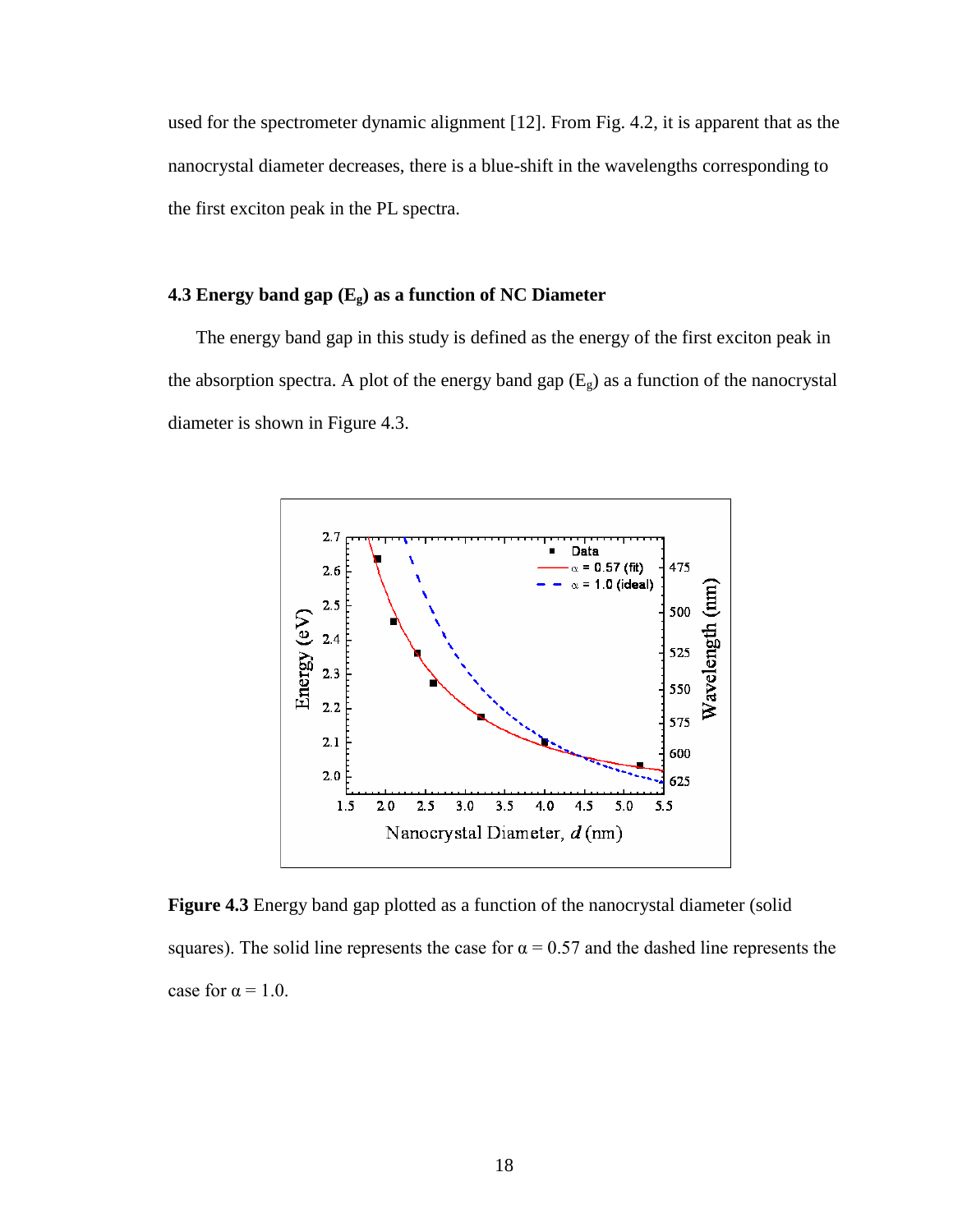The energy band gap as a function of the nanocrystal diameter is fitted with the following relation [2]:

$$
E = E_g + \alpha \left( \frac{\pi^2 \hbar^2}{2\mu^* d^2} \right)
$$

where,  $E_g$  is the energy band gap (eV) of the bulk semiconductor material,  $\alpha$  is a fitting parameter related to the distribution of the nanocrystal size, ħ is the Planck's constant, d is the nanocrystal diameter and  $\mu^*$  is the reduced effective mass. The red solid line in Figure 4.3 is the fit for the data (represented by the above equation). From this fit, it was found that  $\alpha = 0.57$  and  $E_g = 1.938$  eV. The ideal case is for bulk semiconductor material where  $\alpha = 1.0$  and bulk  $E<sub>g</sub> = 1.845$  eV. In such an ideal case, all of the nanocrystals have the same diameter and the curve for the ideal case is represented by the blue dashed line in Fig. 4.3.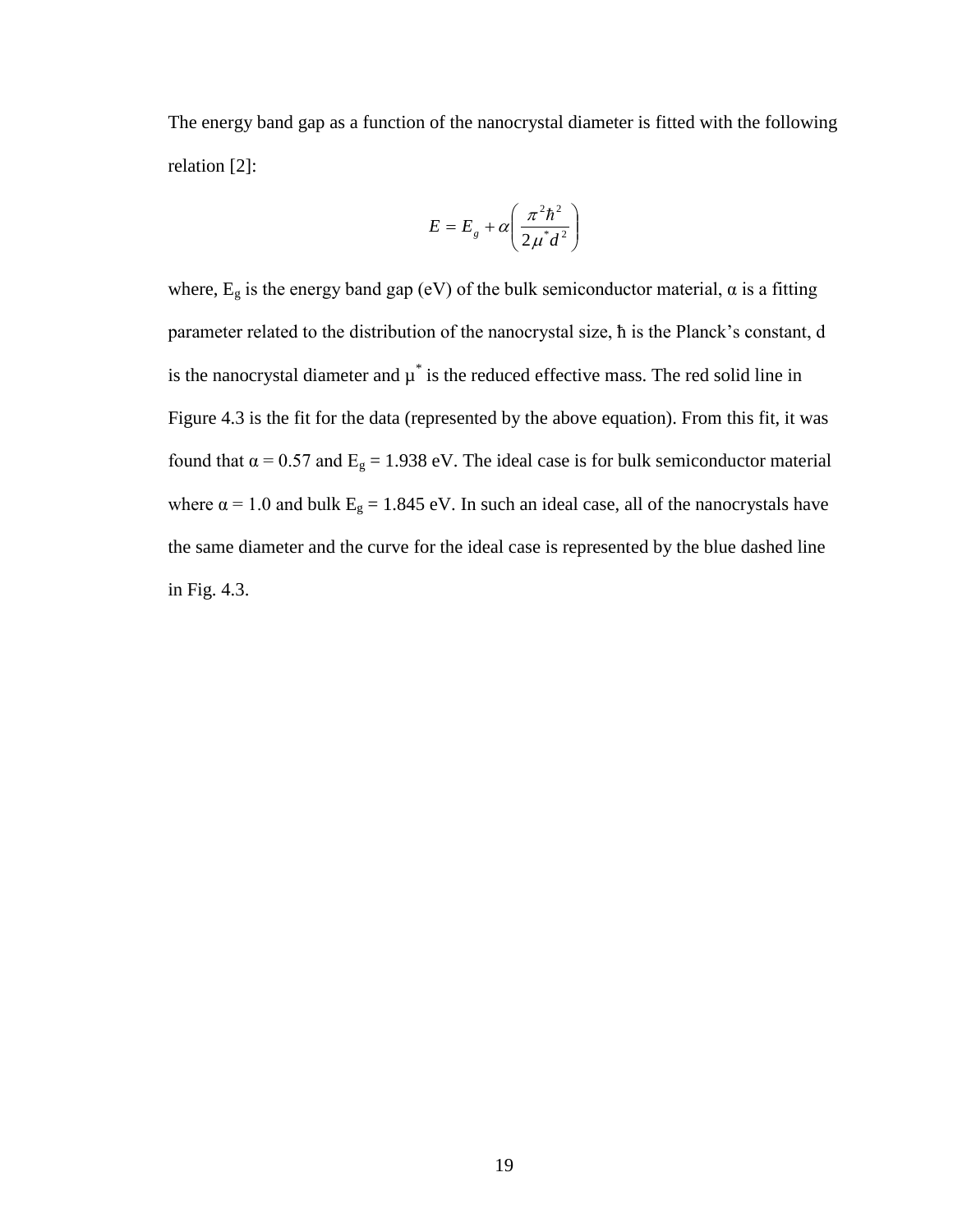## **4.4 The Stokes shift**

The absorbance and the PL spectra are plotted together in the same graph for nanocrystals with diameter 2.4, 3.2 and 4.0 nm. Figure 4.4 displays the absorbance and PL spectra for the 2.4 nm diameter CdSe/ZnS core/shell nanocrystal type.

![](_page_29_Figure_2.jpeg)

**Figure 4.4** Normalized PL and absorption spectra are plotted together for the 2.4 nm nanocrystal diameter. The corresponding emission and the exciton peaks are labeled.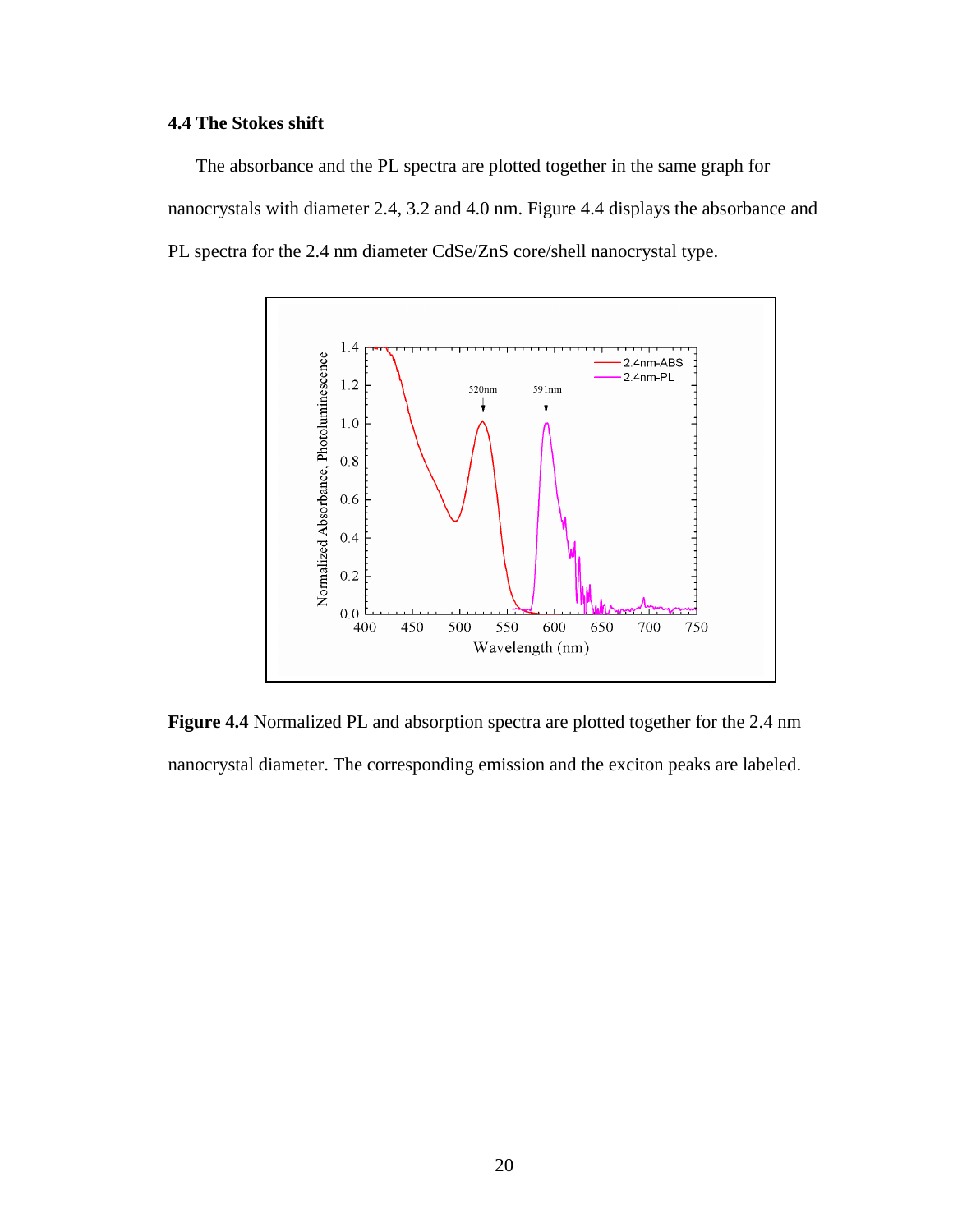![](_page_30_Figure_0.jpeg)

**Figure 4.5** Normalized PL and absorption spectra are plotted together for the 3.2 nm nanocrystal diameter. The corresponding emission and the exciton peaks are labeled.

![](_page_30_Figure_2.jpeg)

**Figure 4.6** Normalized PL and absorption spectra are plotted together for the 4.0 nm nanocrystal diameter. The corresponding emission and the exciton peaks are labeled.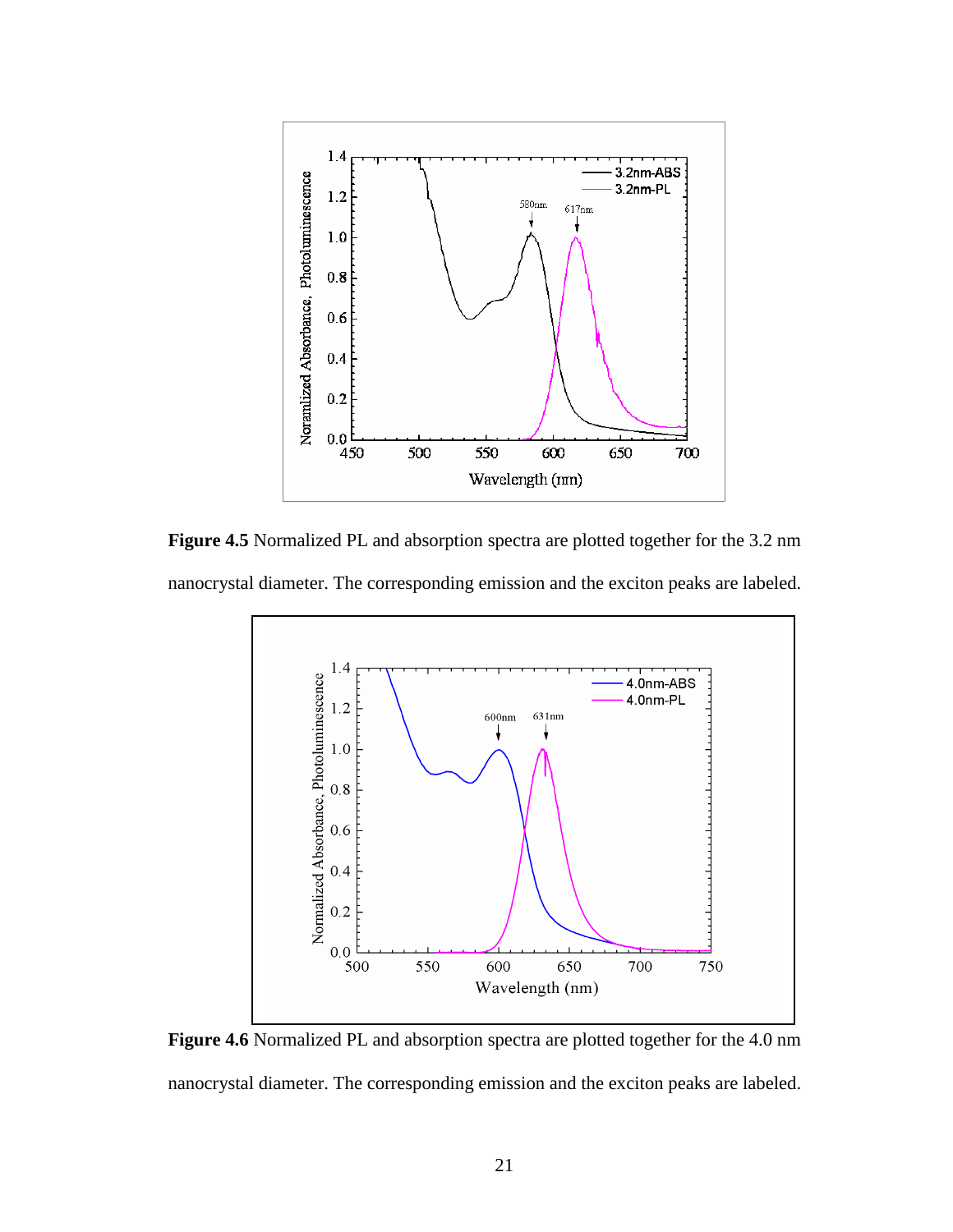Because the emission spectrum is several orders of magnitude greater in intensity than the absorbance spectrum, the plots were normalized for comparison. In a similar fashion, Figures 4.5 and 4.6 display the absorbance and PL spectra for nanocrystal sizes of 3.2 and 4.0 nm respectively.

The differences in the first exciton peaks from the absorption spectra and the emission peaks from the PL spectra can be plotted as a function of the diameter of the nanocrystals. This plot is presented as Figure 4.7.

![](_page_31_Figure_2.jpeg)

**Figure 4.7** ΔE is plotted against nanocrystal diameter (indicated by black squares). The red solid line is an exponential fit of the data with the given equation.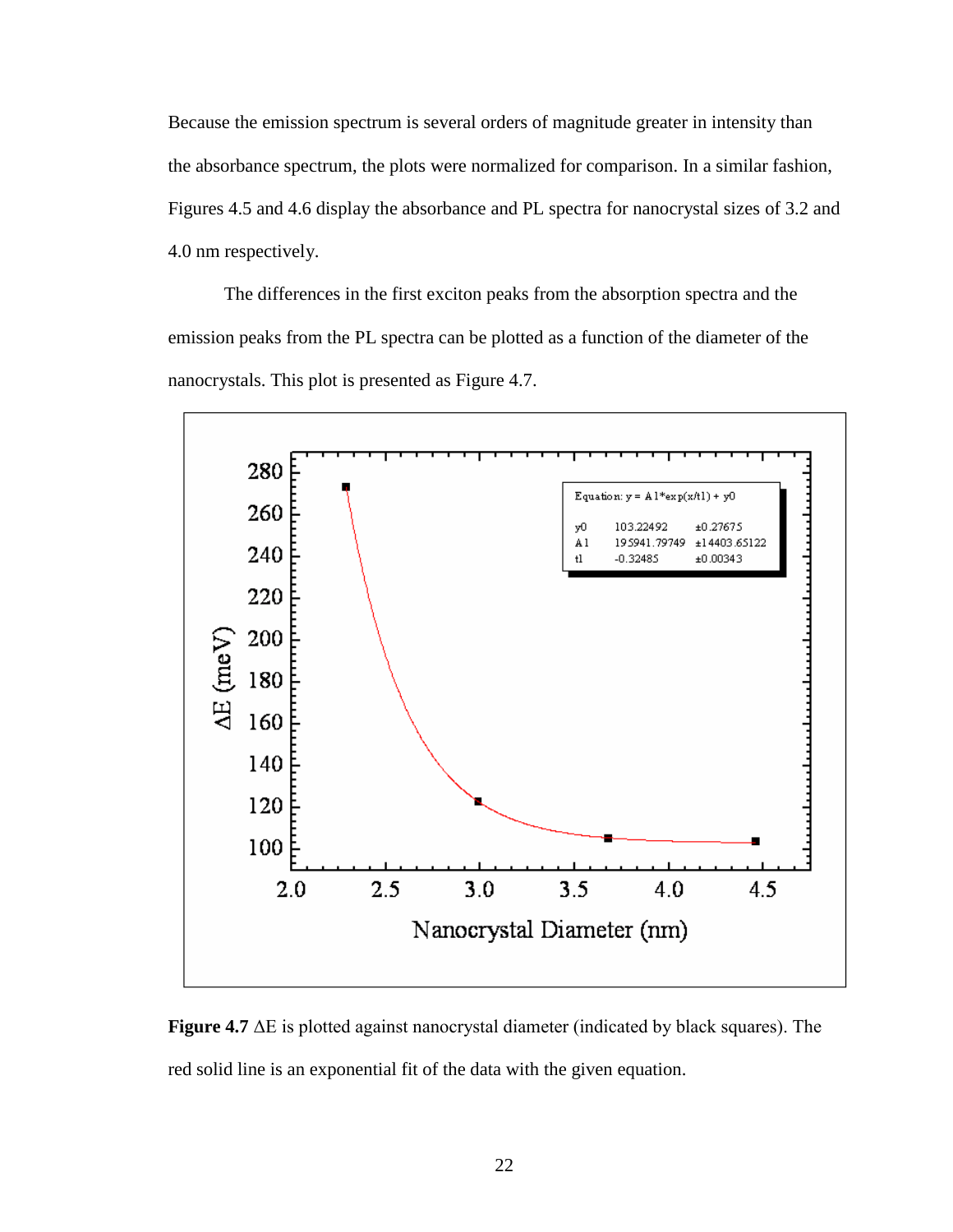The energy difference between the absorption and the PL peaks is known as the Stokes shift  $(\Delta E)$ . It can be expressed as:

$$
\Delta E = 2S\hbar\omega_p
$$

where,  $\hbar \omega_p$  is the energy of the phonon coupled to the electron and

S is the Huang-Rhys factor.

The factor S gives an approximate estimate of the relative strength (or weakness) of the electron-phonon coupling. Just as in electromagnetic radiation, a photon is the smallest amount of quantized energy that can be emitted or absorbed, a phonon is the smallest discrete amount of quantized energy that occurs in vibration modes, such as vibration of atoms in a solid lattice. Larger values of S imply that the coupling is strong and viceversa. Ref. 12 raises the possibility that one electron may be coupled to more than one phonon. If it is assumed that the electrons are coupled only to the LO phonon with energy  $\hbar\omega_p$  = 25.0 meV, then the factors S are calculated as 2.08, 2.10, 2.46 and 5.46 for the quantum dot nanocrystals of size 4.5, 3.7, 3.0 and 2.3 nm respectively [12-14]. From Figure 4.7, it can be inferred that as the nanocrystal diameter decreases, the corresponding Stokes shift increases and the electron-phonon coupling increases as well.

#### **4.5 Energy band gap as a function of temperature**

As CdSe/ZnS core/shell nanocrystals fall under the category of wide band gap materials, the exciton binding energy is much smaller than the energy band gap  $(E_g)$ . Hence, the energy band gap  $(E_g)$  can be approximated as the first exciton peak observed in the absorbance spectrum. Figure 4.8 represents the energy band gap plotted as a function of temperature for the four nanocrystal samples.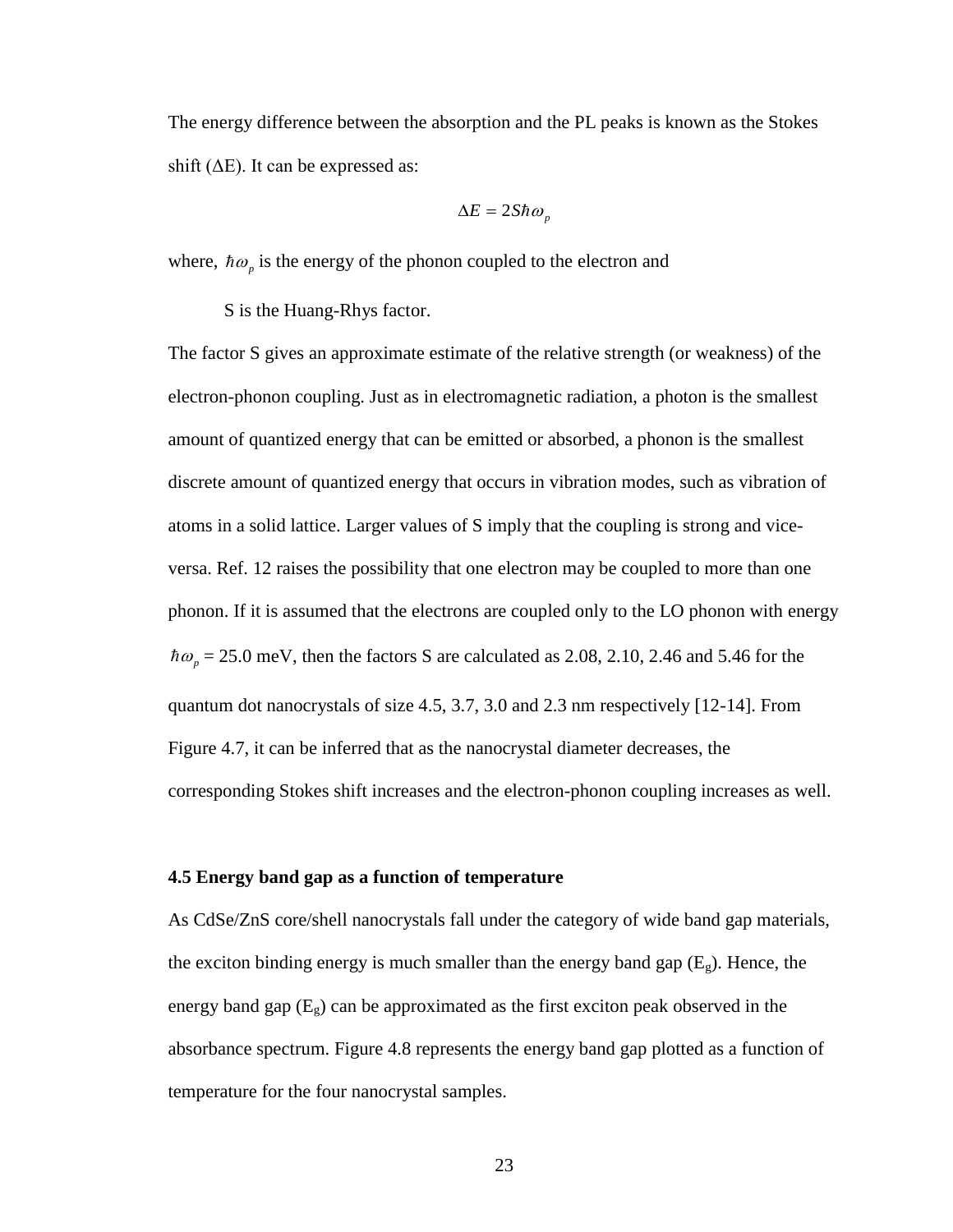![](_page_33_Figure_0.jpeg)

**Figure 4.8** Energy band gap  $(E_g)$  is plotted as a function of temperature for the four nanocrystal samples.

It can be seen easily from this plot that as the nanocrystal temperature increases, the energy band gap decreases. The plots of these four nanocrystal samples were fit with the Varshni relationship [15]:

$$
E_g(T) = E_g(0) - \frac{\alpha T^2}{T + \theta_D}
$$

where  $E_g(0)$  is the energy band gap at 0K,  $\alpha$  is the temperature coefficient and  $\theta_D$  is the 0K Debye temperature of the material. Both α and  $θ<sub>D</sub>$  are used as fitting parameters and  $\theta_D$  was found in the range of 130 – 195 K. The values for the Debye temperature agree with the work of other researchers (see Ref. [17]).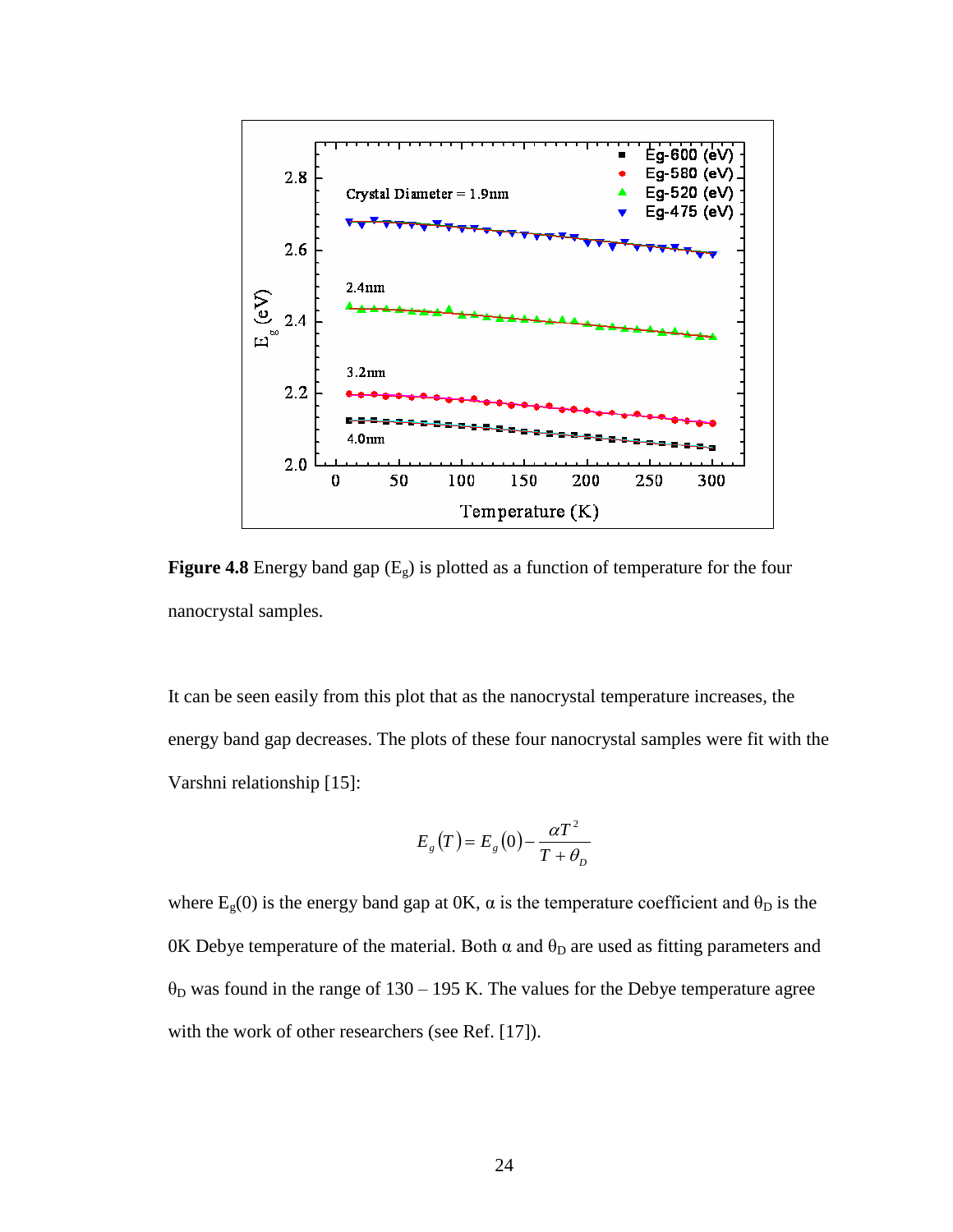The energy band gap plot was also fitted with another empirical expression [16]:

$$
E_g(T) = E_g(0) - \frac{\kappa}{\exp\left(\frac{\theta_E}{T}\right) - 1}
$$

where  $E_g(0)$  is the energy band gap at 0K,  $\kappa$  is a constant and  $\theta_E$  is the Einstein temperature of the material.  $E_g(0)$ , κ and  $\theta_E$  were used as fitting parameters and  $\theta_E$  was found in the range 150-185K.

| NC                 | $E_{g}(0)$ |                  | $\Theta_{\rm D}$ | К              | $\Theta_{\rm E}$ | $\Theta_{\rm E}$ / $\Theta_{\rm D}$ |
|--------------------|------------|------------------|------------------|----------------|------------------|-------------------------------------|
| Diameter           | [eV]       | $[10^{-4}$ eV/K] | [K]              | $[10^{-2}$ eV] | [K]              |                                     |
| $\lceil nm \rceil$ |            |                  |                  |                |                  |                                     |
| 5.2                | 2.126      | $3.7 \pm 0.4$    | $129 + 49$       | $5.0 \pm 1.2$  | $152 \pm 29$     | 1.18                                |
| 3.6                | 2.198      | $4.5 \pm 0.6$    | $195 \pm 70$     | $6.7 \pm 1.4$  | $184 + 29$       | 0.94                                |
| 2.4                | 2.438      | $4.1 \pm 0.5$    | $155 + 56$       | $5.4 \pm 1.2$  | $158 + 28$       | 1.02                                |
| 1.9                | 2.683      | $4.4 \pm 0.4$    | $131 + 43$       | $6.0 \pm 1.2$  | $155 + 25$       | 1.18                                |

The values for  $\theta_D$  and  $\theta_E$  are summarized in Table 4.1 [12].

**Table 4.1** Values of the parameters used in fitting the energy band gap equations to obtain the Debye and Einstein temperature values.

It can be deducted from the table that the ratio of Einstein temperatures to Debye temperatures is close to unity.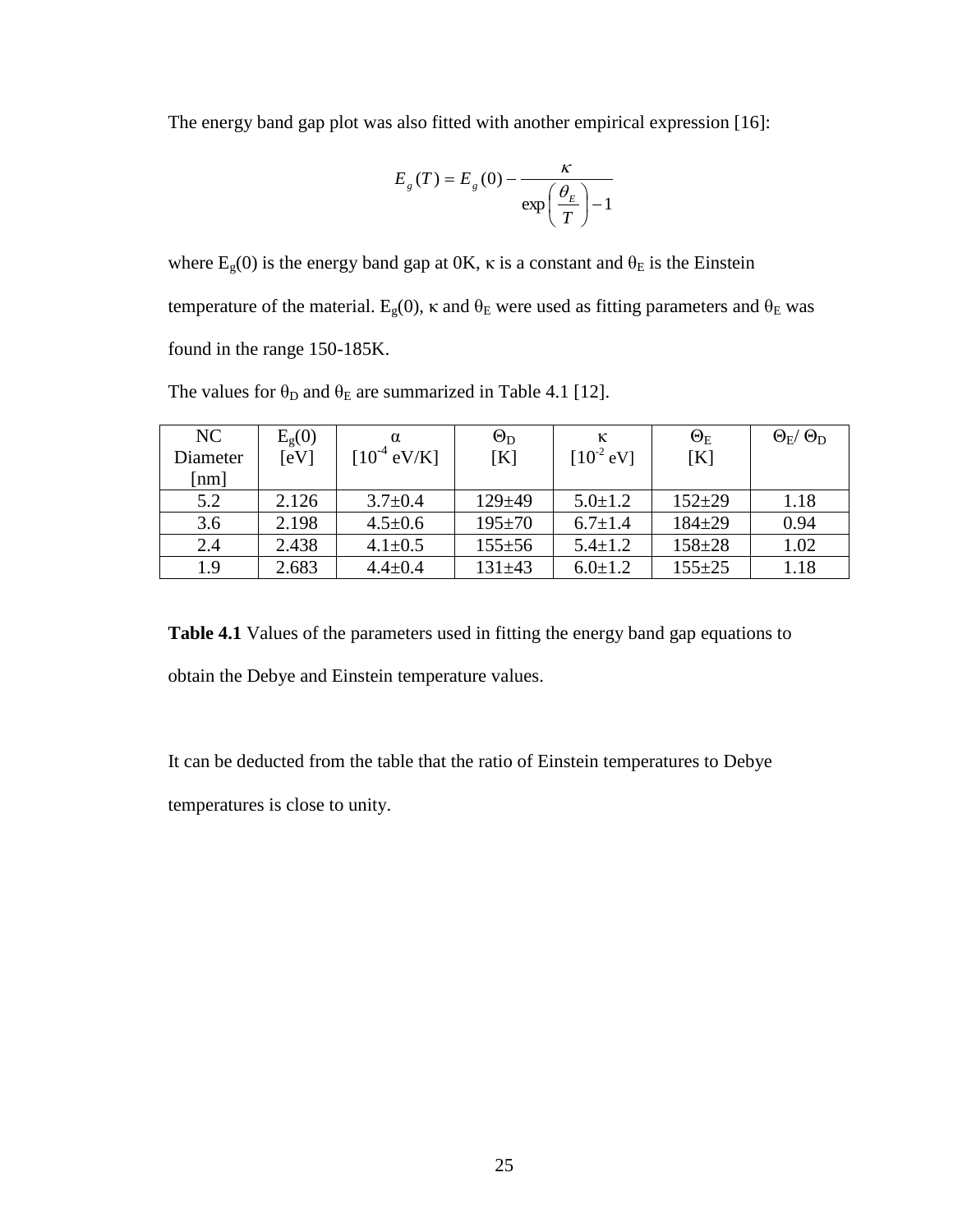## **5. Conclusions**

#### **5.1 Summary of Important Points**

The focus of this research work was to investigate the optical absorption and emission spectra from CdSe/ZnS colloidal core/shell nanocrystals. Four different CdSe/ZnS nanocrystal samples were made using a UV curable resin to create an embedded matrix of nanocrystal material. The four nanocrystal dot sizes were approximately 4.0, 3.2, 2.4 and 1.9 nm. The energy band gap  $(E_g)$ , defined as the first exciton energy in the absorption spectrum, was observed to increase as the nanocrystal diameter decreased. The Stokes shift, obtained by computing the difference in the peaks in the absorption and emission spectra, was found to increase as the nanocrystal diameter decreases. The Huang-Rhys factor, S, was estimated for different samples with different nanocrystal diameters by assuming that there is coupling between the electron and phonon modes. This coupling was found to increase as the nanocrystal diameter decreased. The energy band gap  $(E_g)$  was also measured as a function of temperature and the energy band gap decreases as the temperature of the nanocrystal sample increases. Debye and Einstein temperatures were estimated by fitting the energy band gap as a function of temperature for different nanocrystal sizes with two empirical expressions. The ratio between the Einstein and the Debye temperatures was found to be approximately unity.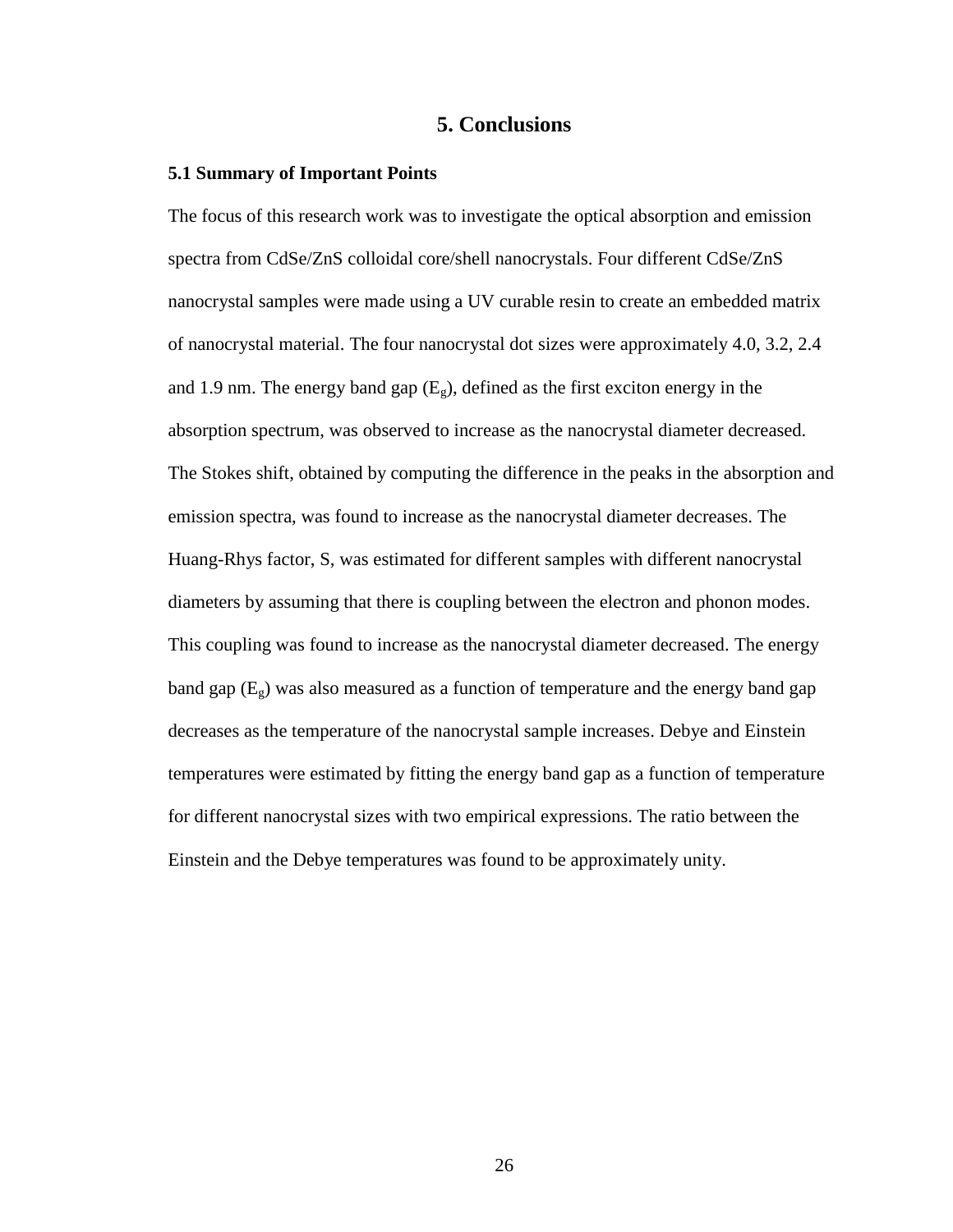## **5.2 Future Work**

The absorbance and emission (PL) spectra measurements from the colloidal CdSe/ZnS core/shell nanocrystals can be used to characterize the following devices:

- Solar Cells
- **Light-emitting Diodes (LEDs)**

Currently, a lot of research is being performed in the area of nanocrystals and the possibility to create high-efficiency solar cells and LEDs makes nanocrystals a very promising area to pursue research in.